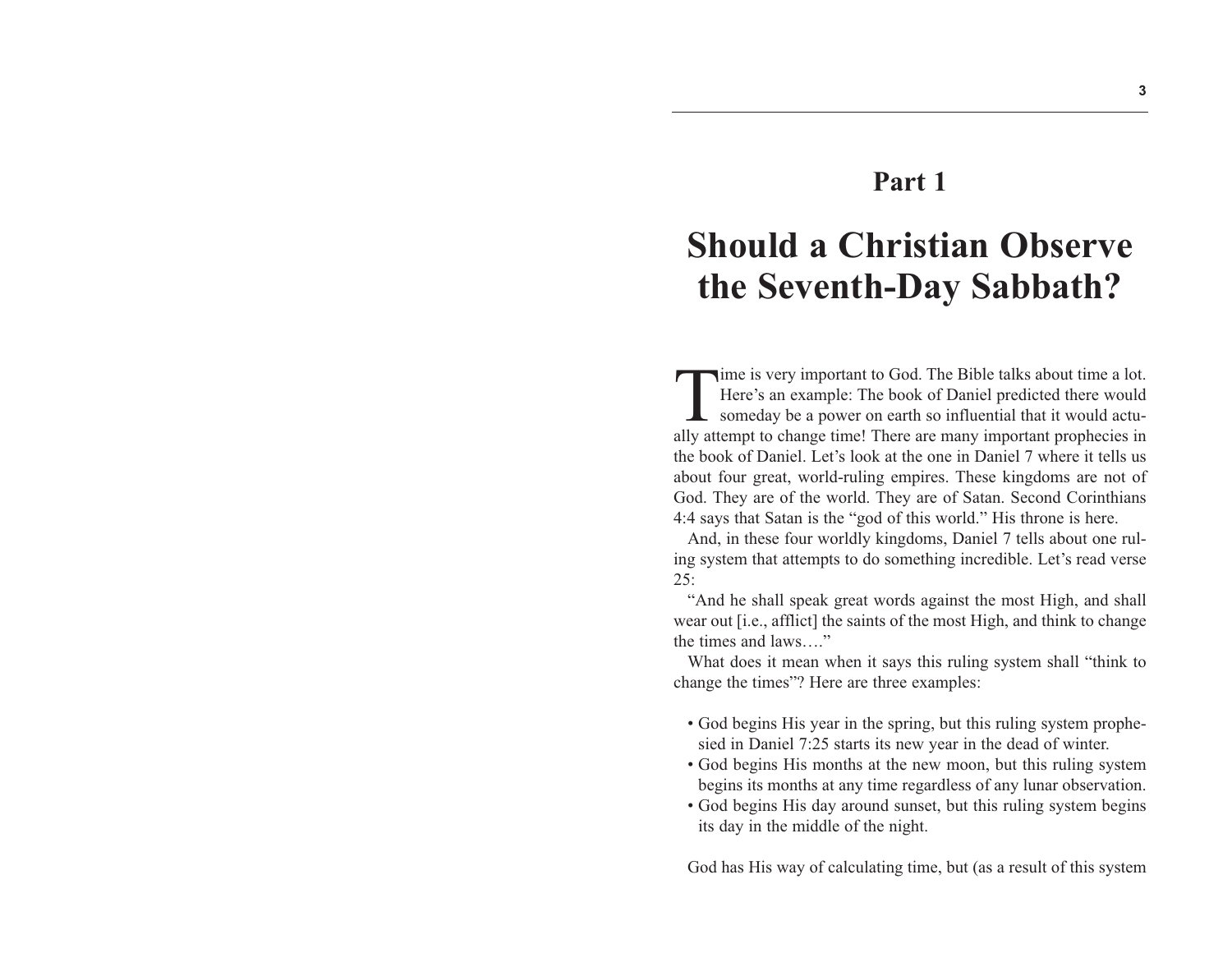#### **4** *Understanding the Sabbath Day Understanding the Sabbath Day* **5**

that was prophesied in Daniel) the world has created a counterfeit system of calculating time. And so much of this counterfeiting revolves around which day should be observed as holy by believers of the great God of the Bible.

It's important that a Christian know whether or not God expects Christians to observe a day of rest. And if He does, which day is it? Is it Friday as most Muslims believe? Is it Sunday as most Christians believe? Is it Saturday, which most believe should be observed only by Jews? Or could God's day of rest be any day of the week that you choose?

Please ask yourself, "Do I go to the Scriptures just to 'prove' what I already believe? Or do I search the Scriptures for the truth that God has given." We should hunger and thirst for righteousness. We should never just go thru the motions of Bible study to justify some position. Hopefully, you have a genuine love for the truth. Hopefully, you're willing to change what you believe if you find that you are in error.

Now, everyone in Christianity agrees that the seventh-day Sabbath was created by God. And most agree that God's days begin and end around sunset—not at midnight.

Let's read Genesis 2:2–3:

And on the seventh day God ended his work which he had made; and he rested on the seventh day from all his work which he had made. And God blessed the seventh day, and sanctified it; because that in it he had rested from all his work which God created and made.

Notice that God blessed the seventh-day Sabbath. And he sanctified it. So we see that the weekly Sabbath was created by God in the first week of Creation—long before Moses ever went up to Mt. Sinai to communicate with God. The Sabbath existed before the Ten Commandments were given to the Israelite people.

Now let's read Genesis 1:5: "The evening and the morning were the first day." In other words, the beginning of God's days started at the dark part of the day, that is, around sunset.

Later in the Torah, we find God instructing the Hebrews on when the day begins. Leviticus 23:32 says, "From evening to evening, you shall celebrate your Sabbath."

We get the word "evening" from the word "even" which means to divide something evenly into two equal halves. Evening is when the sun is even on the horizon during the start of the dark part of the day. When you can see just half of the sun as it sets, it's evenly divided at that point. And when the sun is evenly divided, this is the end of one day and the beginning of another. This is not just a biblical definition of the word "evening." This is the same definition that can be found in secular dictionaries.

So we can clearly see that God created, blessed, and sanctified the seventh-day Sabbath. And we can clearly see that God's days begin around sunset—at evening.

Also, it's interesting to note that God only named one day of the week—the Sabbath. He gave no names to the other six days of the week. The Bible only refers to those days as the first day, second day, third day, etc. The names of the days we have now are man's names. And man chose to name these days after pagan gods. For example, Thursday is named after the god, Thor. Monday is named after the moon. Wednesday is named after the god, Voden. The seventh day of the week is so special to God that He named it Himself.

It is so fascinating how the word "Sabbath" has carried through to the current languages of the world today. English is not typical in how it labels the seventh day of the week. In English, we call it Saturday. We have named it after the god, Saturn. Many other languages don't come up with some artificial name like Saturn's Day for the seventh day of the week. Instead, they actually use the word "Sabbath" to label the seventh day of the week.

For example, if you talk to a Spanish speaking person about meeting him later in the week, you would say, "I'll meet you on *Sabado* at 7:00 a.m. They call the seventh day of the week *Sabado*.

Here are examples of other languages:

Italian: *Sabato* Arabic: *Sabet* Armenian: *Shabat* Polish, Slovak and Czeck: *Sobota* Croatian: *Subota* Russian: *Subbota*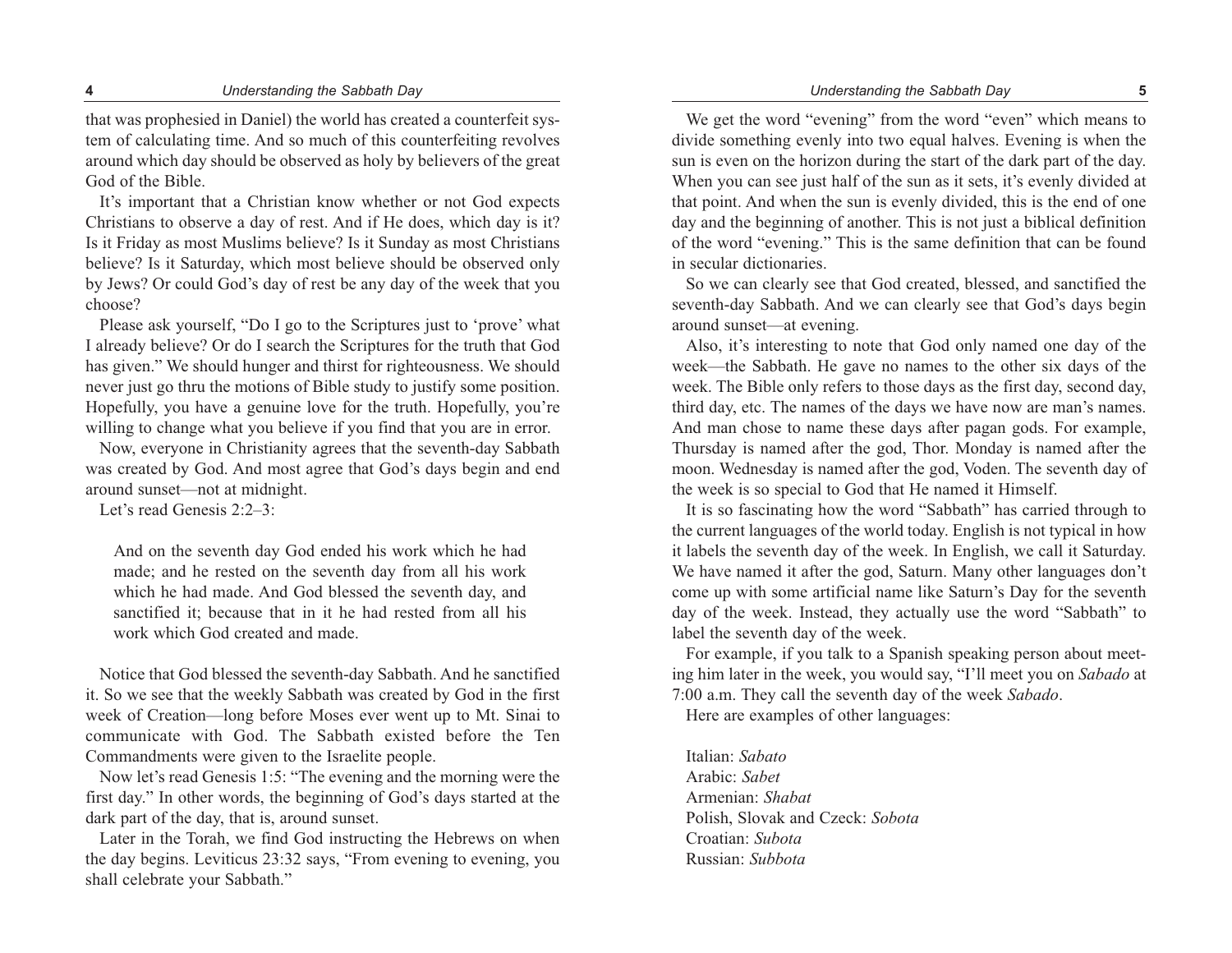Now, let's investigate whether or not God's Sabbath was done away with or changed. We begin our investigation by looking at the life of Jesus. Let's look at Mark 1:38–39:

"And he said unto them, Let us go into the next town, that I may preach there also: for therefore came I forth. And he preached in their synagogues throughout all Galilee, and cast out devils."

We find this verified by Luke 4:16 that Jesus preached in synagogues. Well, if Jesus preached in synagogues, what day do you think He preached in those synagogues? Why, on the seventh-day Sabbath, of course. If He preached in a synagogue on a day other than the seventh-day Sabbath, it would probably be empty. Now, someone is going to say, "Of course He preached in the synagogues on the Sabbath because that's when the Jews were in those synagogues. He had to go there on the Sabbath day or He'd miss being there with the people."

Let's read on.

In Mark 2:23, we find an incident where Jesus' disciples were walking thru a field of grain and they began to pluck grain and eat it right off the plant. This action caused them to be condemned by the religious leaders who said the disciples were doing something wrong. And notice what Jesus says in response in verses 27 and 28:

"And he said unto them, The Sabbath was made for man, and not man for the Sabbath; Therefore the Son of man is Lord also of the Sabbath."

Did Jesus say, "I have the power to do away with the Sabbath"? Did Jesus say, "The Sabbath will soon be done away with after my crucifixion and resurrection"? No. He acknowledged that the Sabbath existed! And He pointed out that He was the Lord of that day!

And this claim that Jesus made shouldn't surprise us. The first chapter of the Gospel of John shows how Jesus has existed from eternity. He didn't just come into being in Bethlehem in His earthly birth. Like His Father, Jesus has always existed. He was alive during Creation and was and is Lord of the Sabbath day that was blessed and sanctified during Creation week.

Christians are confused by this Mark 23 verse, thinking that Jesus was doing away or cancelling some Old Testament commandment that His disciples were breaking. There is no biblical command that the disciples were breaking by plucking grain just like there was no

biblical command that the lame man was breaking by carrying his mat after Jesus healed him. The Pharisees were talking about *extra-biblical* commands instituted by the Pharisees themselves. Jesus never broke or taught the breaking of any biblical commandments, but He did teach against the pharisaical commandments that men added to God's Word.

It must always be remembered that Jesus never did away with the Sabbath or the Ten Commandments. The disagreements that Jesus had with the religious leaders of His time were NEVER about His desire to do away with the teachings of the Torah. Rather, Jesus' disagreement with the Pharisees was over what they ADDED to the Torah. He took great exception to the traditions of the elders. That's why He said the Sabbath was made for man and not man for the Sabbath. The religious leaders had made the Sabbath a burden, when God intended it to be a delight.

Why is there so much confusion about this in the churches? Is it because we read the Scriptures from an English-speaking, Western, Gentile perspective? Why do preachers say that Jesus abolished the law when Jesus' own words said, "Think not that I came to destroy the law but to fulfill it. Heaven and earth shall pass-away but not one jot or tittle of the law shall ever pass away."

The word "fulfill" in Greek is *pleroo* (4137). It means to "fully preach." How did we get so confused that many think the word "fulfill" is the same as destroy? First John 3:8 tells us that for THIS reason was the Son of God manifested to us—here it is; wait for it—"that he might DESTROY the works of the devil." How did we ever confuse this and think that He came to destroy the Law?

Now, what does Jesus say about the Sabbath in the future? Well, His own words show that His followers would be keeping the Sabbath in AD 70 at the time of the destruction of the Temple.

In Matthew 24:20, He says, "But pray ye that your flight be not in the winter, neither on the Sabbath day."

This verse, like many prophecies in the Bible, was given with a partial fulfillment, which was the destruction of Jerusalem in AD 70. But Matthew 24 is really a prophecy about the final fulfillment during the appearance of the anti-Christ during the Great Tribulation. We know that Matthew 24 is talking about the end-time tribulation (not just the events of AD 70) because right in the same chapter He says…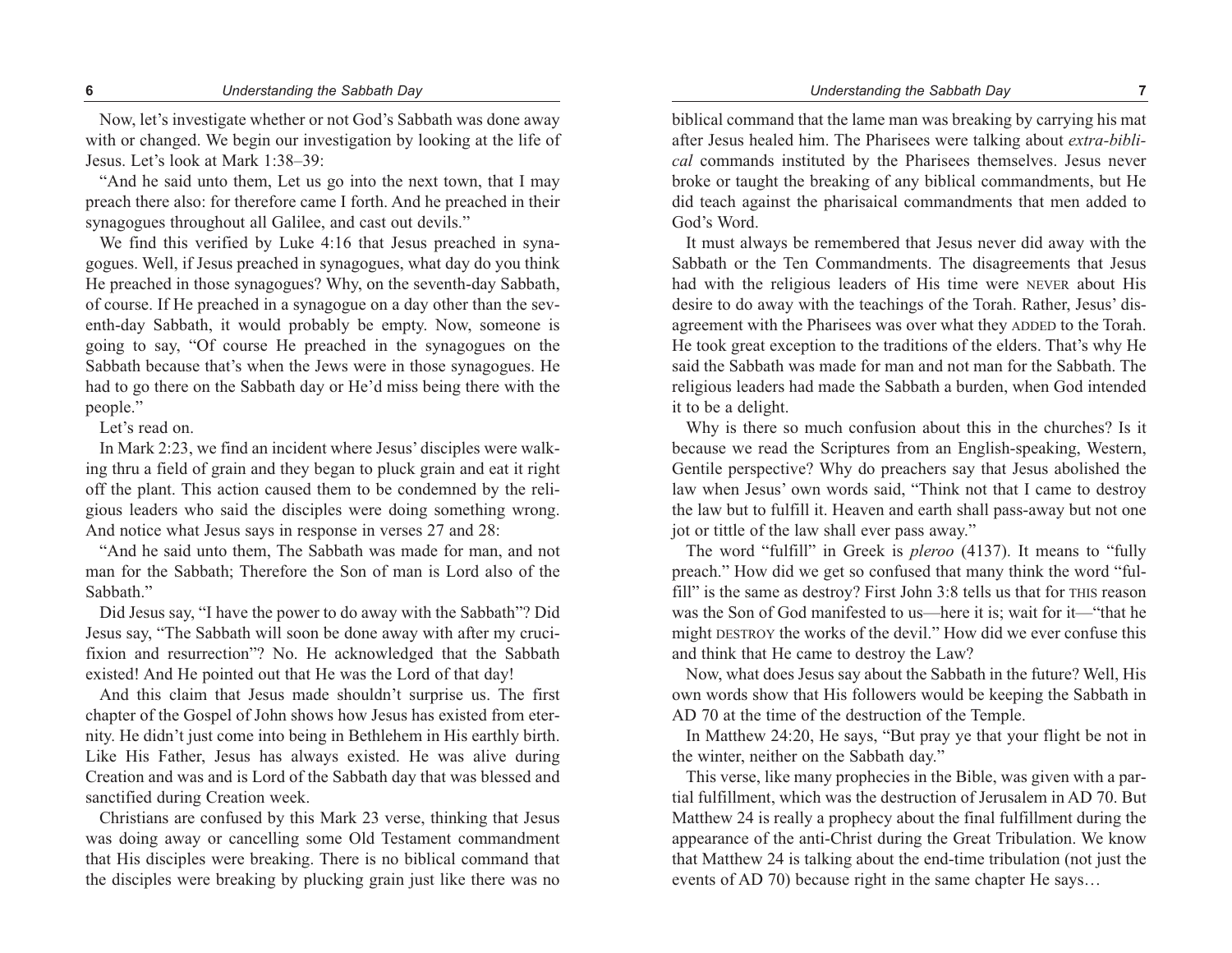- 1. "For then will be great tribulation such as was not since the beginning of the world to that day nor ever shall be" (verse 21). The destruction of Jerusalem is not the Great Tribulation, which Jesus said will be the worst time on planet earth…ever.
- 2. "Then will appear in heaven the sign of the Son of man and all the tribes of the earth will mourn, and they will see the Son of Man coming in the clouds of heaven" (verse 30). This never happened in AD 70 because, when Jesus comes, it says in Revelation 6:16 that they will cry out to the rocks and mountains: "Fall on us and hide us from the face of Him who sits on the throne and from the wrath of the Lamb. For the great day of his wrath is come and who shall be able to stand?"

If Jesus' followers were to conclude that His resurrection ended Sabbath observance, He would have made no reference to the Sabbath observance by His followers over thirty years after His resurrection and during the destruction of Jerusalem and in the Great Tribulation many centuries after His resurrection, just before His Second Coming. Jesus never taught His followers to abandon the Sabbath. And neither did His apostles talk about abandoning the Sabbath in their teachings and observances following their receiving the Holy Spirit on Pentecost.

Jesus' followers continued to observe the Sabbath long after His death. Notice:

Acts 17:2: "And Paul, as was his custom, went in unto them, and for three sabbath days reasoned with them from the Scriptures."

Acts 18:4: "And he reasoned in the synagogue every sabbath, and persuaded the Jews and the Greeks."

Acts 13:14–15: "But when they departed from Perga, they came to Antioch in Pisidia, and went into the synagogue on the sabbath day, and sat down. And after the reading of the law and the prophets the rulers of the synagogue sent unto them, saying, Ye men and brethren, if ye have any word of exhortation for the people, say on."

Acts 13:44: "And the next sabbath day came almost the whole city together to hear the word of God."

There is no evidence whatsoever that the earliest Christians were worshiping on Sunday. Sunday worship came to Christianity later as

Gentile influences infiltrated the Body of Christ and corrupted the teachings of Moses and the apostles.

Some say that the New Testament shows the early church keeping the first day of the week. This is not true. In the pagan Roman Empire, the most honored day was the venerable day of the sun. This was the day businesses were closed and people didn't work. Of course this would be a great day to collect money for the less fortunate since it wasn't permitted to take money to the synagogues on the Sabbath day. The New Testament mentions the first day of the week only eight times, and none of them mean anything at all about attending worship services on Sunday. (See Part 4 of this booklet for more information.)

Right now, you're probably asking this question: "Well, if Jesus and His disciples didn't do away with the Sabbath or change it to another day of the week, then why are all these churches worshipping on Sunday? Surely, two billion Christians can't be wrong. Right?"

To find our answer to this question, we have to look at history a few hundred years after the death of Jesus. During the years between 200 and about 400, AD, there was a definite bias against anything Jewish in the Roman Empire. The Roman government banned things like circumcision, sacrificing, observing the Passover on the 14th of Nisan, and the seventh-day Sabbath. Again, just as we saw in many parts of Europe in the 1930s and 1940s, anti-Semitism prevailed in the Roman Empire.

It became expedient for Christians in Rome to differentiate themselves from Jews by keeping Sunday instead of the seventh day. At that time, Christians and Jews had many similarities. For example, they both revered the Hebrew Scriptures. But many Christians decided (for their own safety and convenience) they needed to put distance between themselves and the Jews. In the process, they accepted many pagan practices of the many religions of Rome. Many decided to begin worshipping God on the day named after the sun.

By the time Emperor Constantine officially recognized Christianity as an acceptable religion in the fourth century, he put the power of the empire behind Sunday observance. From then on, Sunday became established as the "Christian Sabbath." By the time of the Protestant Reformation, Sunday was so established that even the great Reformers couldn't dislodge it from their liturgy even though they claimed authority from the Bible and the Bible alone. Today, Sunday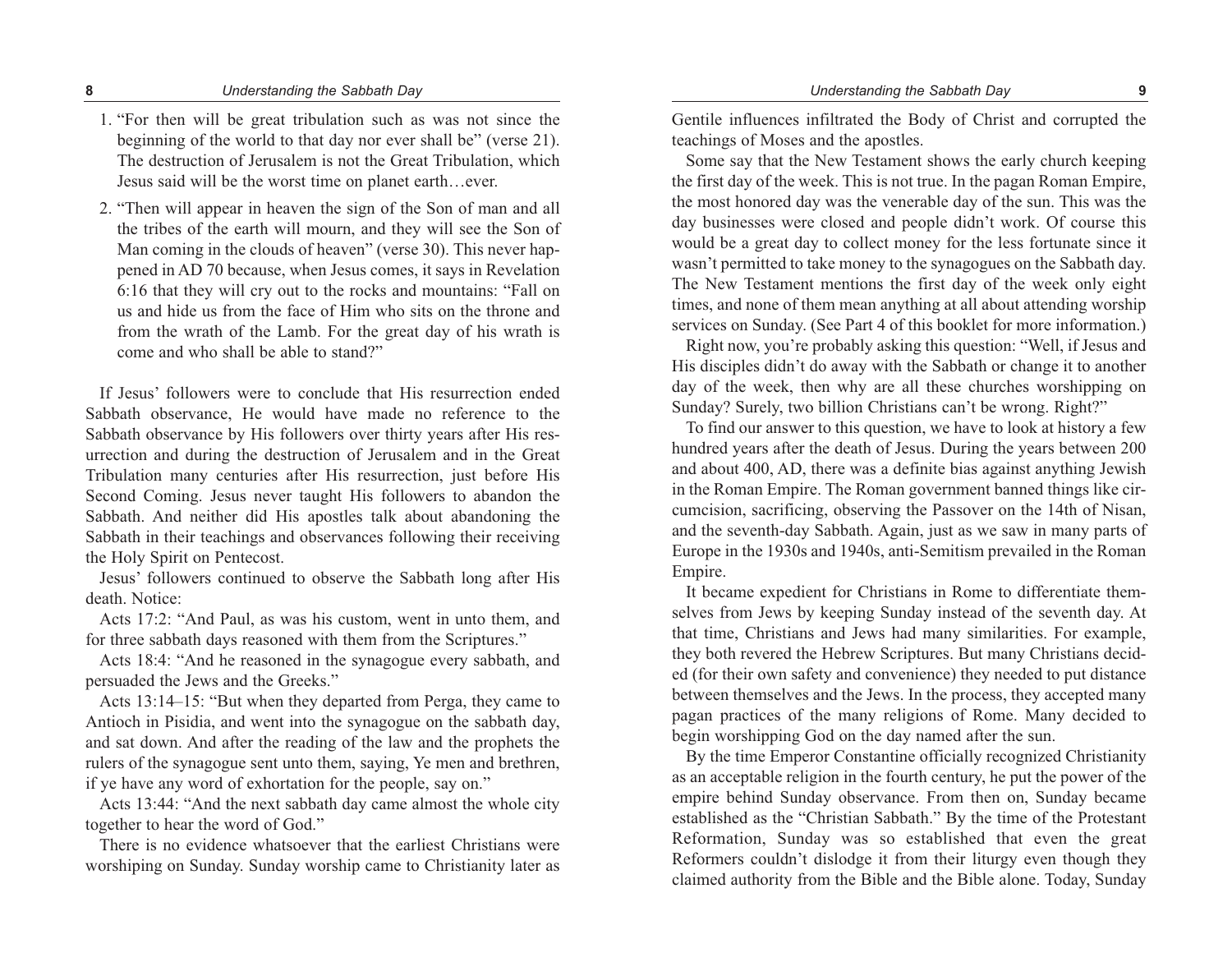### **10** *Understanding the Sabbath Day Understanding the Sabbath Day* **11**

observance is based solely on tradition and NOT on Scripture.

As modern science continues to learn more about the human body, the more they recognize that people actually need a day of rest. Of course, they don't recommend which day we should rest, but they're coming to agreement more and more that people need a day of rest. This is one more piece of science that backs up the Bible.

Mankind was created by God, and God has provided us with a manual in the same way Ford provides a manual for each car it produces. The manual for man is the Bible. Will you follow the manual that was put together by your Creator? Will you obey His commands? Once you start obeying God's laws, it won't take you long to figure out that His laws are not a bunch of selfish do's and don'ts created by a mean god for the purpose of holding us back from what we want to do. God's laws were made to help us find the only true happiness that exists. We only find happiness thru the blood of Jesus and obedience to His Father.

The Sabbath is so important that God included a Sabbath command in the Decalogue, the Ten Commandments. Today, Christians are eager to promote the Ten Commandments by preaching against murder, adultery, bearing false witness, etc. But they stop short of promoting the Fourth Commandment as written in Exodus 20. God believed Sabbath observance was so important that He included it in the Ten Commandments that Christianity embraces. Why would He include it in the Commandments and then yank it out after Jesus' resurrection? As we saw from the Scriptures we just read, God did NOT yank the Fourth Commandment out of the Decalogue. It's still there for us today. And, like the other nine commandments, it's there for our own good—for the good of all mankind.

Jesus expects us to keep all Ten Commandments if we are to receive eternal life.

Matthew 19:17: "And he said unto him, Why callest thou me good? there is none good but one, that is, God: but if thou wilt enter into life, keep the commandments."

Revelation 22:14: "Blessed are they that do his commandments, that they may have right to the tree of life, and may enter in through the gates into the city."

James 2:10–12: "For whosoever shall keep the whole law, and yet offend in one point, he is guilty of all. For he that said, Do not com-

mit adultery, said also, Do not kill. Now if thou commit no adultery, yet if thou kill, thou art become a transgressor of the law. So speak ye, and so do, as they that shall be judged by the law of liberty."

Please don't deny yourself the blessing of celebrating and observing God's laws? And if you want more information on keeping the Sabbath, please see our message entitled, "Sabbath Keeping in the 21st Century." It's free. It's on our website (cgi.org).

Well, you're probably asking right now, "If the Bible didn't change the seventh-day Sabbath to Sunday, how did this change get made?"

Excellent question. Let's go to the churches out there that keep Sunday and let's let them answer that question for us. I'm going to read you some quotes from the literature of various churches. You'll notice that the dates of some of these quotes are quite old. That's because churches back then were more open to admitting how this Sabbath change got made. These days, it seems they really don't like to talk about how this change was made.

These quotes are from a website called SundayLaw.net. We have also included quotes from a publication done by the *Voice of Prophecy*. It was called, "Authoritative Quotations on the Sabbath and Sunday." Let's read a few and see what all these churches have said about the subject of Sabbath vs. Sunday.

### **BAPTIST**

"There was and is a commandment to keep holy the Sabbath day, but that Sabbath day was not Sunday.... It will be said, however, and with some show of triumph, that the Sabbath was transferred from the seventh to the first day of the week.... Where can the record of such a transaction be found? Not in the New Testament, absolutely not. There is no Scriptural evidence of the change of the Sabbath institution from the seventh to the first day of the week.

"We believe that the law of God is the eternal and unchangeable rule of His moral government" (*Baptist Church Manual*, Art. 12).

### **CATHOLIC**

"From this same Catholic Church you have accepted your Sunday, and that Sunday, as the Lord's day, she has handed down as a tradition; and the entire Protestant world has accepted it a tradition, for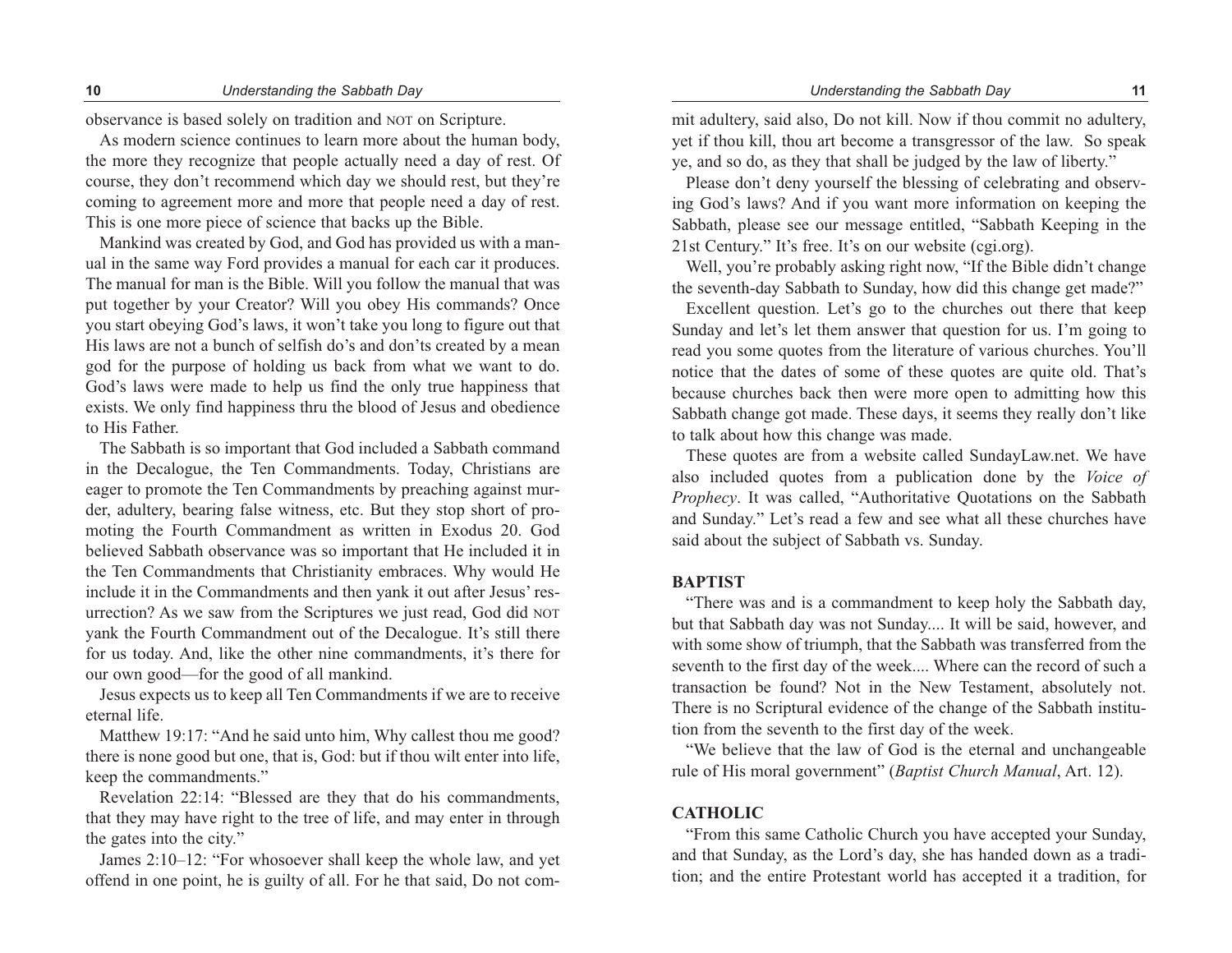you have not an iota of Scripture to establish it Therefore that which you have accepted as your rule of faith, inadequate as it of course is, as well as your Sunday, you have accepted on the authority of the Roman Catholic Church" (D. B. Ray, *The Papal Controversy*, 1892, page 179). "You may read the Bible from Genesis to Revelation, and you will

not find a single line authorizing the sanctification of Sunday. The Scriptures enforce the religious observance of Saturday, a day which we [Catholics] never sanctify" (James Cardinal Gibbons, *The Faith of Our Fathers*, page 111).

"There is but one church on the face of the earth which has the power, or claims power, to make laws binding on the conscience, binding before God, binding under penalty of hell-fire. For instance, the institution of Sunday. What right has any other church to keep this day? You answer by virtue of the third commandment [the Papacy changed the fourth commandment and called it the third], which says, 'Remember that thou keep holy the Sabbath day.' But Sunday is not the Sabbath. Any schoolboy knows that Sunday is the first day of the week. I have repeatedly offered one thousand dollars to anyone who will prove by the Bible alone that Sunday is the day we are bound to keep, and no one has called for the money. It was the holy Catholic Church that changed the day of rest from Saturday, the seventh day, to Sunday, the first day of the week" (T. Enright, C.S.S.R., in a lecture delivered in 1893).

"QUESTION: What Bible authority is there for changing the Sabbath from the seventh to the first day of the week? Who gave the pope the authority to change a command of God?

"ANSWER: If the Bible is the only guide for the Christian, then the Seventh-day Adventist is right in observing the Saturday with the Jew. But Catholics learn what to believe and do from the divine, infallible authority established by Jesus Christ, the Catholic Church.... Is it not strange that those who make the Bible their only teacher should inconsistently follow in this matter the tradition of the Church?"— *Question Box* by Conway, 1903 Edition, pages 254, 255.

"QUESTION: Which is the Sabbath day?

"ANSWER: Saturday is the Sabbath day.

"QUESTION: Why do we observe Sunday instead of Saturday?

"ANSWER: We observe Sunday instead of Saturday because the

Catholic Church, in the Council of Laodicea (A.D. 336), transferred the solemnity from Saturday to Sunday" (Peter Geiermann, *The Convert's Catechism of Catholic Doctrine*, Second Edition, 1910, page 50).

"It was the Catholic Church which, by the authority of Jesus Christ, has transferred this rest to the Sunday in remembrance of the resurrection of our Lord. Thus the observance of Sunday by the Protestants is an homage they pay, in spite of themselves, to the authority of the [Catholic] church" (Mgr. Segur, *Plain Talk About the Protestantism of Today*, page 213).

"Nowhere in the Bible do we find that Christ or the apostles ordered that the Sabbath be changed from Saturday to Sunday. We have the commandment of God given to Moses to keep holy the Sabbath day, that is, the seventh day of the week, Saturday. Today most Christians keep Sunday because it has been revealed to us by the church [Roman] outside the Bible" (*Catholic Virginian*, Oct. 3, 1947).

### **CHURCHES OF CHRIST (also Disciples of Christ)**

"There is no direct Scriptural authority for designating the first day the Lord's day" (Dr. D.H. Lucas, *Christian Oracle*, Jan. 23, 1890).

### **CHURCH OF ENGLAND, or Episcopalian**

"Is there any command in the New Testament to change the day of weekly rest from Saturday to Sunday? None" (*Manual of Christian Doctrine*, page 127).

"The Lord's day did not succeed in the place of the Sabbath.... The Lord's day was merely an ecclesiastical institution. It was not introduced by virtue of the fourth commandment, because for almost three hundred years together they kept that day which was in that commandment.... The primitive Christians did all manner of works upon the Lord's day even in times of persecution when they are the strictest observers of all the divine commandments; but in this they knew there was none" (Bishop Jeremy Taylor, *Ductor Dubitantium*, Part 1, Book II, Chap. 2, Rule 6, Sec.51, 59).

"Sunday being the day on which the Gentiles solemnly adore that planet and called it Sunday, partly from its influence on that day especially, and partly in respect to its divine body (as they conceived it), the Christians thought fit to keep the same day and the same name of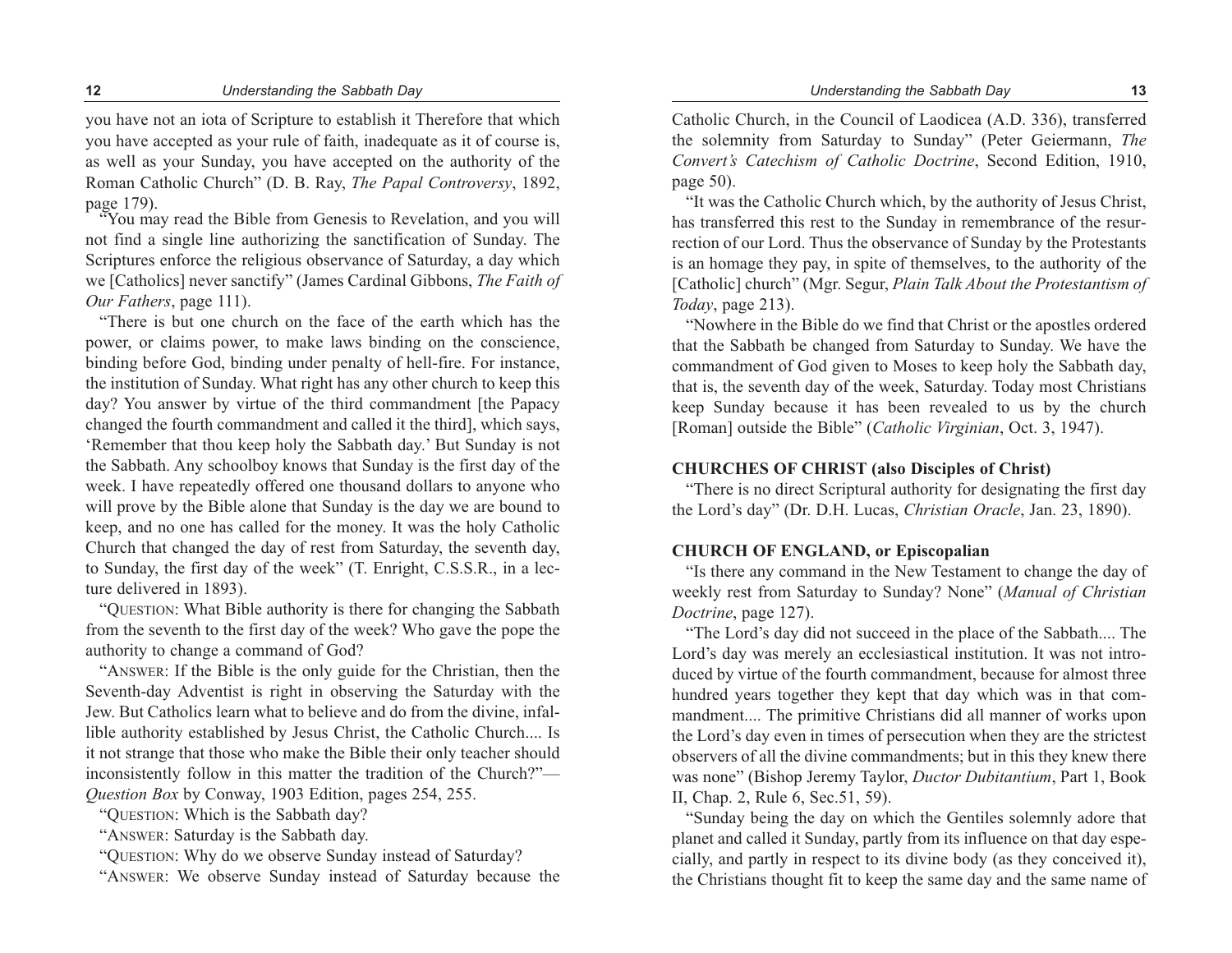it, that they might not appear causelessly peevish, and by that means hinder the conversion of the Gentiles, and bring a greater prejudice than might be otherwise taken against the gospel" (T.M. Morer, *Dialogues on the Lord's Day*, pages 22, 23).

"Where are we told in Scripture that we are to keep the first day at all? We are commanded to keep the seventh; but we are nowhere commanded to keep the first day.... The reason why we keep the first day of the week holy instead of the seventh is for the same reason that we observe many other things, not because the Bible, but because the church has enjoined it" (Isaac Williams, B.D., *Plain Sermons on the Catechism*, Vol. 1, pages 334–336).

"We have made the change from the seventh day to the first day, from Saturday to Sunday, on the authority of the one holy Catholic Church" (Bishop Seymour, *Why We Keep Sunday*).

### **CONGREGATIONALIST**

"The current notion that Christ and His apostles authoritatively substituted the first day for the seventh, is absolutely without any authority in the New Testament" (Dr. Lyman Abbott, *Christian Union*, Jan. 19, 1882).

### **LUTHERAN**

"The festival of Sunday, like all other festivals, was always only a human ordinance" (Augustus Neander, *History of the Christian Religion and Church*, Vol. I, page 186).

### **METHODIST**

"The reason we observe the first day instead of the seventh is based on no positive command. One will search the Scriptures in vain for authority for changing from the seventh day to the first. The early Christians began to worship on the first day of the week because Jesus rose from the dead on that day. By and by, this day of worship was made also a day of rest, a legal holiday. This took place in the year 321.

"Our Christian Sabbath, therefore, is not a matter of positive command. It is a gift of the church" (Clovis G. Chappell, *Ten Rules For Living*, page 61).

### **MOODY BIBLE INSTITUTE**

"The Sabbath was binding in Eden, and it has been in force ever since. This fourth commandment begins with the word 'remember,' showing that the Sabbath already existed when God wrote the law on the tables of stone at Sinai. How can men claim that this one commandment has been done away with when they will admit that the other nine are still binding?" (D. L. Moody, *Weighed and Wanting*, page 47).

### **PRESBYTERIAN**

"The Sabbath is a part of the Decalogue—the Ten Commandments. This alone forever settles the question as to the perpetuity of the institution.... Until, therefore, it can be shown that the whole moral law has been repealed, the Sabbath will stand.... The teaching of Christ confirms the perpetuity of the Sabbath" (T. C. Blake, DD, *Theology Condensed*, pages 414, 475).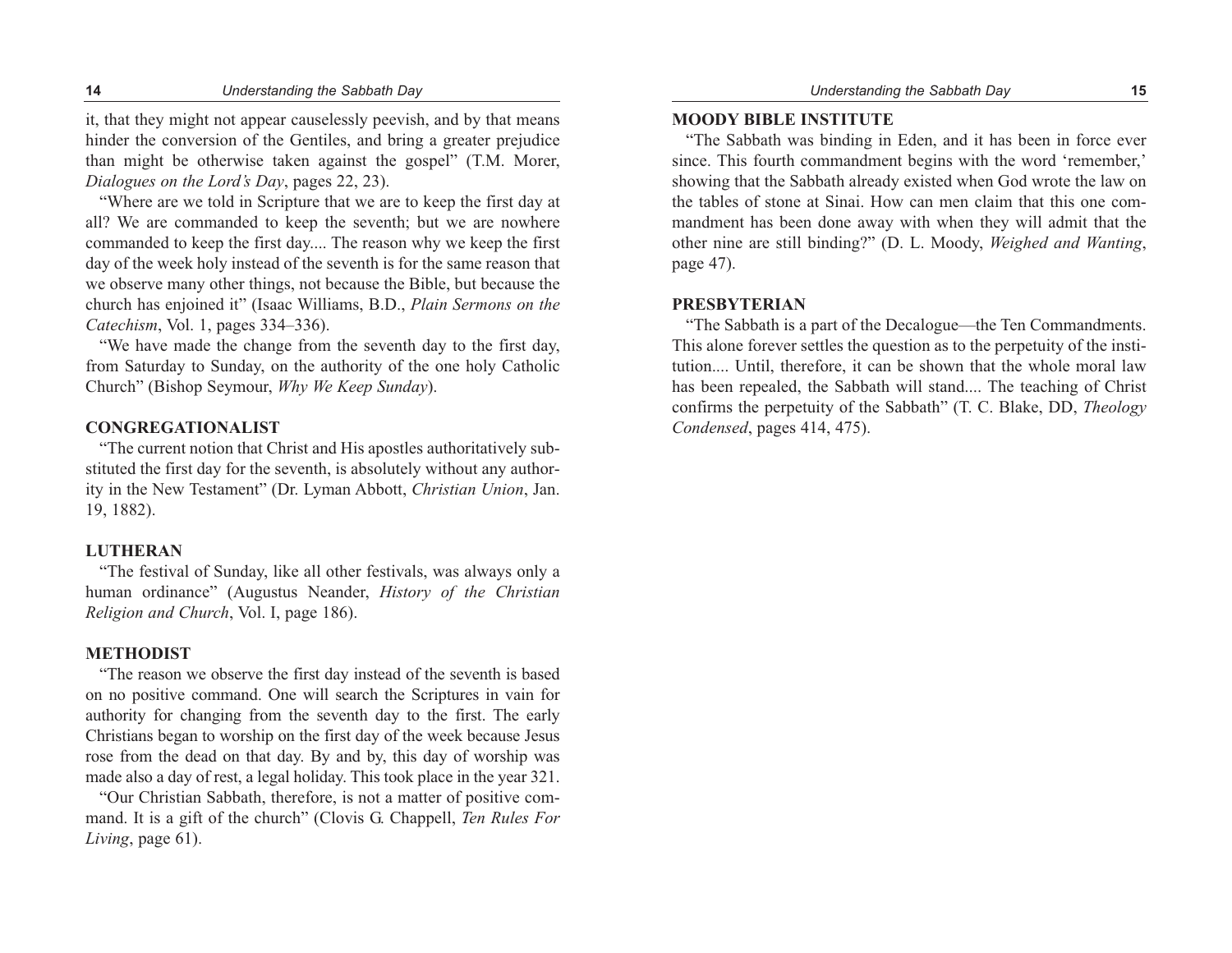### **Part 2**

# **The First Day of the Week in Scripture**

**M** ost Christians will tell you that the resurrection of Jesus is<br>
very important to them. Why? They say it's because Jesus'<br>
God And they say His resurrection also gives us the assurance that very important to them. Why? They say it's because Jesus' resurrection proves beyond all doubt that He is the Son of God. And they say His resurrection also gives us the assurance that we will be given the free gift of eternal life.

These statements about the resurrection are absolutely correct. However, when discussing how important the resurrection is to Christians, many times these same folks will try to give you erroneous information about that very resurrection!

They tell us that, even though Jesus prophesied that he'd be in the grave for three days and three nights (that's a total of 72 hours), they say He was crucified on a Friday evening and resurrected on a Sunday morning. This statement is totally self-contradictory. There's no way you can squeeze three days and three nights into a Friday evening crucifixion and a Sunday morning resurrection. No matter how you try to make this false equation work, the truth is that Jesus was crucified late Wednesday afternoon and was resurrected late Saturday afternoon. We have more information on that at cgi.org. It's free.

Now, once the inquiring Bible student gets past the misconception that the resurrection was on a Sunday morning, he invariably gets into asking about New Testament references to the events surrounding Jesus, the disciples, and the first day of the week.

Let's look at all the references to the first day of the week that we find in the Bible. All of them. Let's see if any of these Scriptures give credence to a Sunday resurrection or to the argument that Christians should observe Sunday as "the Lord's Day."

The first time we hear about the first day of the week in Scripture is Genesis 1:1–5:

In the beginning God created the heavens and the earth. Now the earth was formless and empty, darkness was over the surface of the deep, and the Spirit of God was hovering over the waters. And God said, "Let there be light," and there was light. God saw that the light was good, and he separated the light from the darkness. God called the light "day," and the darkness he called "night." And there was evening, and there was morning—the first day.

And what do we see here? We see the Creator working on the first day of the week! He creates the light on the first day of the week. There is nothing here to demonstrate a day of worship on the first day of the week.

Again, that's the first mention of the first day of the week in Scripture. Let's look at the second reference to the first day of the week in Scripture. Exodus 20:8–11:

Remember the Sabbath day by keeping it holy. Six days you shall labor and do all your work, but the seventh day is a sabbath to the LORD your God. On it you shall not do any work, neither you, nor your son or daughter, nor your male or female servant, nor your animals, nor any foreigner residing in your towns. For in six days the LORD made the heavens and the earth, the sea, and all that is in them, but he rested on the seventh day. Therefore the LORD blessed the Sabbath day and made it holy.

Here God gives us a commandment. We are to work six days a week—including the first day of the week! In the entirety of the Old Testament, we don't find Abraham, Isaac, and Jacob worshiping on the first day of the week. We don't find the prophets doing it. We don't find a single righteous Old Testament person worshiping on the first day of the week. For at least 4,000 years, the Hebrews worked on the first day of the week.

Now, here's our third reference to the first day of the week.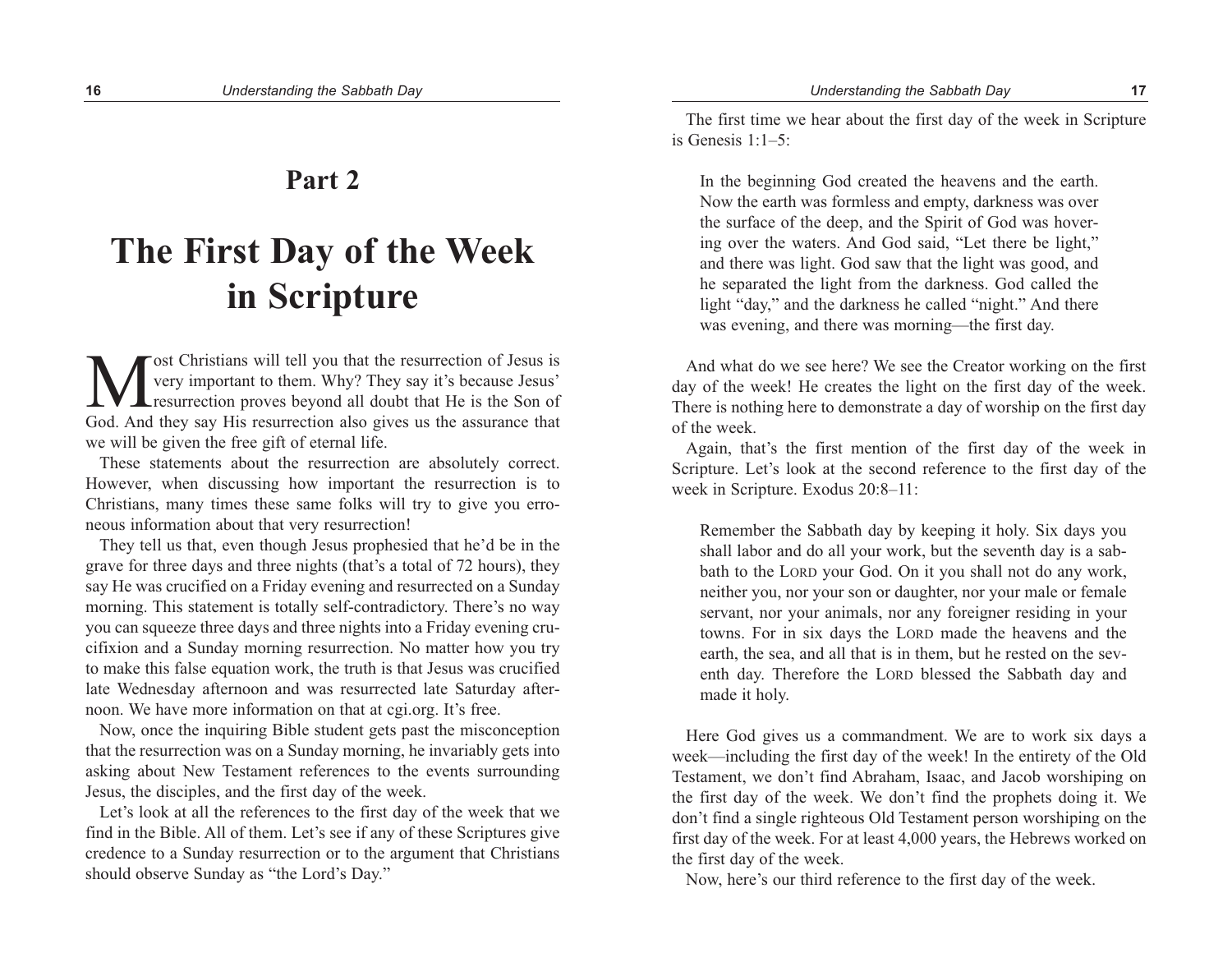#### **18** *Understanding the Sabbath Day Understanding the Sabbath Day* **19**

Ezekiel 46:1: "Thus saith the Lord GOD: The gate of the inner court that looketh toward the east shall be shut the six working days, but on the Sabbath it shall be opened, and on the day of the new moon it shall be opened."

Once again, God commands us to work six days a week—including the first day. In this passage, God is commanding that His people WORK on the first day of the week.

When Jesus lived as a mortal man on this earth, there is no implication at all the He used Sunday as a worship day instead of a work day. As the son of a carpenter, the first day of the week was just another work day for Him. Just about any reputable Bible scholar will agree on this point. In the New Testament, we find absolutely no prohibition of work on the first day of the week. The New Testament never calls the first day of the week "the Christian Sabbath." The New Testament never talks of a blessing being associated with the first day of the week. The New Testament never calls the first day of the week a rest day or a holy day. There is absolutely no record of Jesus ever mentioning the first day of the week as some kind of worship day.

The New Testament does mention "first day of the week" eight times. Let's look at them. The first four we are going to see…tell how the women came to the tomb after Jesus was resurrected. This incident is recounted in all four Gospels, Matthew, Mark, Luke, and John. Let's read all four of them:

Matthew 28:1: "In the end of the sabbath, as it began to dawn toward the first day of the week, came Mary Magdalene and the other Mary to see the sepulchre."

Mark 16:2: "And very early in the morning the first day of the week, they came unto the sepulchre at the rising of the sun."

Luke 24:1: "Now upon the first day of the week, very early in the morning, they came unto the sepulchre, bringing the spices which they had prepared, and certain others with them."

John 20:1: "The first day of the week cometh Mary Magdalene early, when it was yet dark, unto the sepulchre, and seeth the stone taken away from the sepulchre."

Notice what is NOT said in these four Scriptures. There is NO mention of a church meeting, a special assembly, or a day of worship. It clearly says that the Sabbath day was over and it was drawing toward the first day of the week. Two women came to the sepulcher and saw

that Jesus was not in the tomb. It also says that the day before the first day of the week was the Sabbath. There is no indication in this Scripture that the seventh day of the week was being replaced by the first day of the week as a holy day set apart by God.

It is important to note what intentions these women had as they approached Jesus' tomb. Were they going to the tomb to have a Sunday morning worship service? No. They were going to the tomb to work! They were carrying supplies up a steep hill. They had planned to perform additional funerary functions on the body of Jesus. This would involve unwrapping the body and rubbing various salves and spices upon it. Then, they were going to re-wrap the body and place it back into the tomb. This is hard work! In these four mentionings of the women going to the tomb, there is nothing that can be taken as instruction to change the day of the Sabbath. Further, these women genuinely believed that Jesus was still dead. None of the women believed He was resurrected. They were as surprised as anyone that the stone had been rolled away and that Jesus was gone. Remember that one of them asked a man (whom she thought was a gardener), "What have you done with the body of my Lord?" When the women found an empty tomb, they assumed the body have been moved. There was no assembly for the purpose of celebrating Jesus' resurrection. They didn't know the resurrection had taken place.

(Now, the timing of the crucifixion and resurrection is something that you need to understand. We're not going to get into this topic right now. We're just examining all the mentionings of the first day of the week in Scripture. For more information on the timing of Jesus' crucifixion and resurrection, please contact us at cgi.org. All our information is free.)

Now let's look at another Scripture that talks about the first day of the week.

John 20:19: "Then the same day at evening, being the first day of the week, when the doors were shut where the disciples were assembled *for fear of the Jews*, came Jesus and stood in the midst, and saith unto them, Peace be unto you."

What we have here is an assembly. What was the *purpose* of the assembly? Was it a religious observance? No, no, no. These men had just seen their leader tortured and killed a few days ago. No doubt they thought they were next on the hit list of the religious leaders.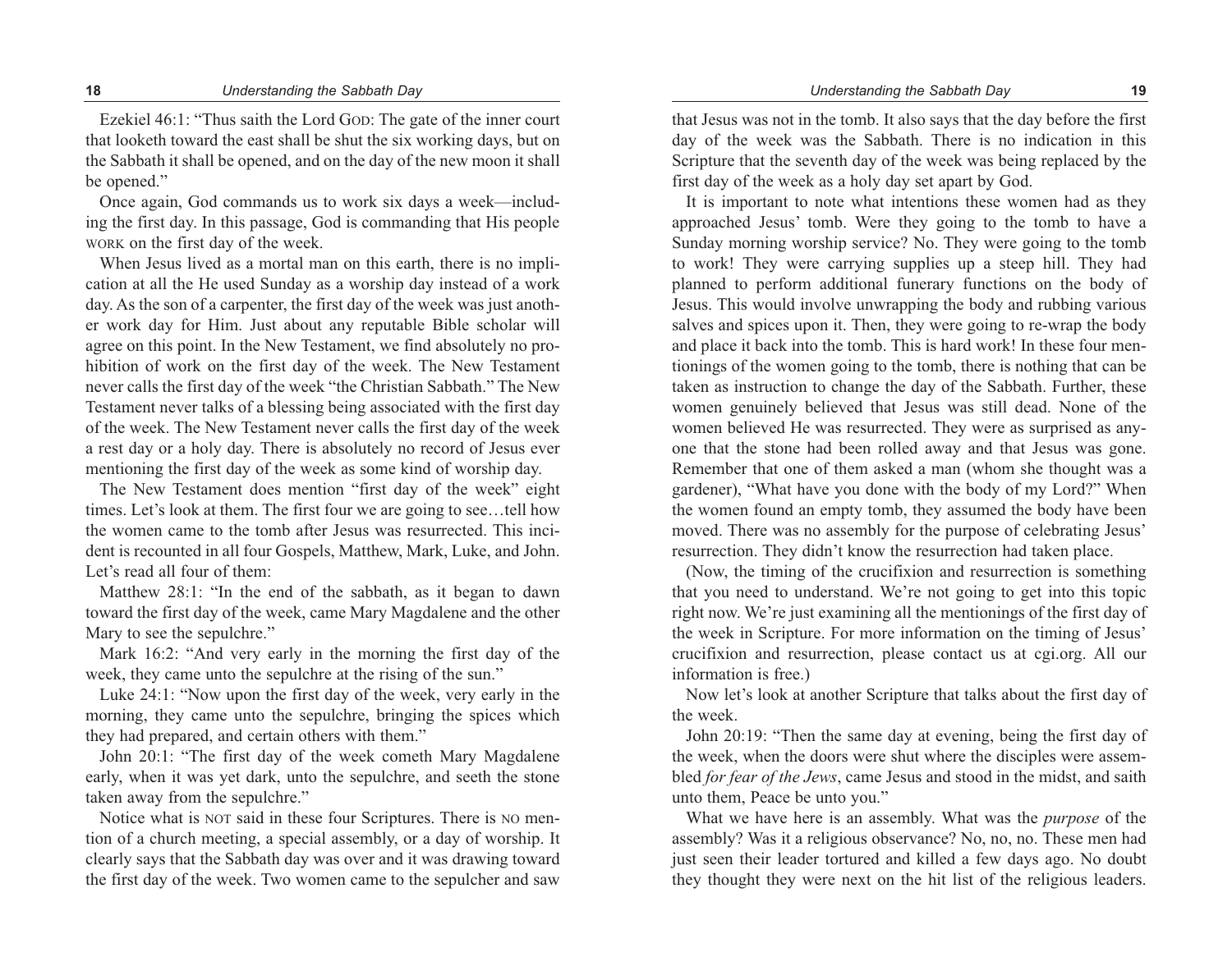They were assembled "out of fear of the Jews." Again, there is no way you can twist Scripture and claim this was a Sunday church service that was for the purpose celebrating the resurrection of Jesus. They didn't even know Jesus was alive until He unexpectedly showed up *at this meeting*. Yes, this was an assembly, but it was no religious assembly that pictured the changing of the seventh-day Sabbath to the first day of the week.

Acts 20:7: "And upon the first day of the week, when the disciples came together to break bread, Paul preached unto them, ready to depart on the morrow; and continued his speech until midnight."

So many, many churches try to twist this scripture into saying that it shows we should have weekly communion on Sunday. It says no such thing. In this situation, Paul had already preached to a group of believers a few hours before. He had preached to this group while it was the Sabbath. And he was getting ready to leave the next day. So he continued his speech until midnight. Again, God begins and ends His days around sunset. Man begins his days at midnight.

When the Bible uses the phrase "breaking bread," the meal it's talking about includes more than just bread. "Breaking bread" means a full meal which would include bread, meat, vegetables, beverage, and perhaps things such as fruit. So this breaking bread was just a meal that happened after sunset on what we would now call a Saturday evening. The timing of this meal was that it was in the night time part of the first day of the week. Paul's plans were to leave at daybreak the next morning. Other men who were with Paul that day had already left because they had to make a 60-mile trip by boat in the Aegean Sea from where they were in Assos to a place called Troas. They had to sail around the bottom of a peninsula on Asia Minor. Paul was going to go on foot the next morning. His trip was a direct route of 19.5 miles by land. And Paul's trip was going to be a hard trip. He had to trudge almost 20 miles over steep, rough roads. His trip was going to involve hard work! If the first day of the week had replaced the seventh-day Sabbath, he was working very hard on that first day of the week and, thereby, violating this "new Christian Sabbath"—"the Lord's Day." No, this Scripture does NOT show that the seventh day Sabbath had been replaced by the first day of the week. It actually shows these folks were assembling for worship on the Sabbath and that they were doing hard work on the first day of the week.

1 Corinthians 16:2: "Upon the first day of the week let every one of you lay by him in store, as God hath prospered him, that there be no gatherings when I come."

In this Scripture, the apostle Paul and the church is dealing with a famine. Paul is concerned about hunger for the brethren in Judea. He wanted to take up a collection for these saints. This occasion was a special collection for a special purpose. His instructions have nothing to do with regular tithes and offerings. He later boasted about how the brethren came through in this special collection for the Jerusalem brethren (2 Corinthians 9:1–2). In 1 Corinthians 16:2, Paul is telling the brethren to WORK as they collect money and foodstuffs to be transported from Corinth to Jerusalem. This was not an assembly for worship on the first day of the week. It was a food drive which would require considerable labor and lifting and transporting to get it done.

In all of the above references, there's no indication that it was their custom to meet on the first day of the week. Nowhere in the New Testament is there an instruction to commemorate the resurrection of Jesus on the first day of the week. Nowhere in the New Testament is there an instruction to transfer the holiness of the seventh-day Sabbath to the first day of the week.

And what's with this phrase, "the Lord's Day"? How many times have you heard, "We go to church on the Lord's Day [meaning Sunday]"? When we say we are going to church on the Lord's Day, we're twisting Scripture. This phrase, the Lord's Day, comes from Revelation 1:10, which says, "I was in the Spirit on the Lord's Day and heard behind me a great voice."

Let's put this Scripture in its proper context. The book of Revelation is John's recounting how he is transported in a vision into the future. This time period that John enters is the Lord's Day, which is also called the Day of the Lord in Scripture. Some translations use the phrase "the Day of the Lord" instead of "the Lord's Day." In his vision, John sees some incredible images. They are nothing less than cataclysmic. Other Bible writers such as Isaiah, Joel, and Micah saw these events. After this Day of the Lord vision, John sees and writes in graphic, symbolic detail what is going to happen in that great and terrible Day of the Lord. The Day of the Lord is not some 24-hour day. It is a time period that goes on for at least several days—probably even several weeks or months.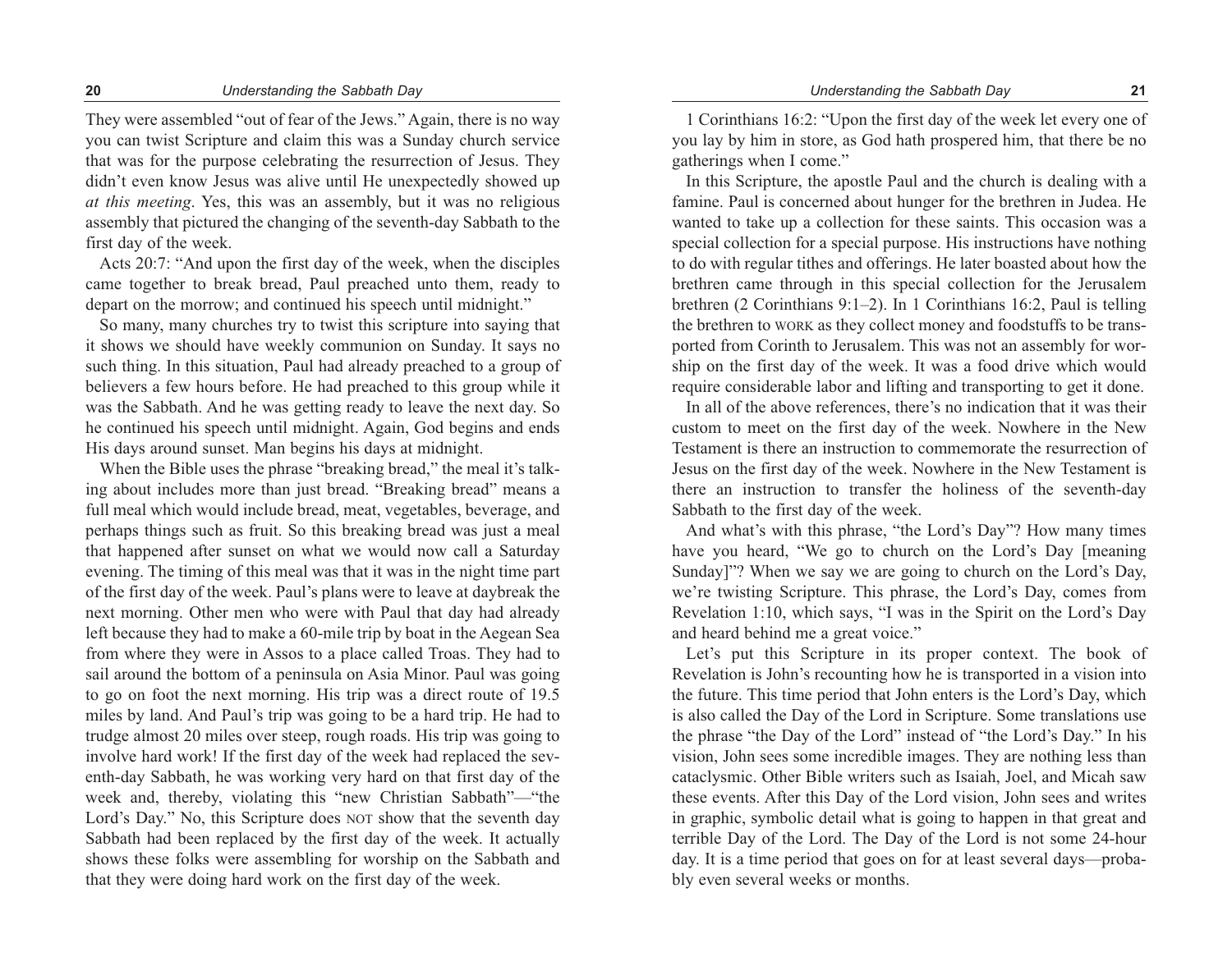There is no way that this phrase ("Lord's Day" or "Day of the Lord") can be used to say that John was speaking of the first day of the week as being a replacement day for the seventh-day Sabbath. No matter what translation of the Bible you read, you can't get that interpretation from reading Revelation 1. There is no church meeting referred to in Revelation 1. There is no transference of the seventhday Sabbath to the first day of the week.

We have already read in Mark 2:27 that the Sabbath was made for man (not just the Hebrews), and that the Son of man is Lord also of the Sabbath. If we are going to call a day of the week the Lord's Day, it wouldn't be the first day of the week. The Lord's Day is without a doubt the seventh-day Sabbath. It is so clear from Mark 2:27 that the Sabbath belongs to Jesus. The seventh-day Sabbath is Jesus' day. The seventh-day Sabbath is the Lord's Day.

Finally, let's do an exercise. Let's ask some questions with just "yes" or "no." If you answer any of these questions with "yes," then we must ask if it can be backed up with a scripture.

Here are the questions:

- Does the Bible say that God blessed the first day of the week? **NO!**
- Does the Bible say that God hallowed the first day of the week? **NO!**
- Does the Bible say that God commands keeping the first day of the week? **NO!**
- Does the Bible say that God rested on the first day of the week? **NO!**
- Does the Bible say that God calls the first day of the week a holy day? **NO!**
- Does the Bible say that God offers a reward for keeping the first day of the week? **NO!**
- Does the Bible say that the first day of the week will be kept in the Kingdom of God? **NO!**
- Does the Bible say it was Jesus' custom to keep the first day of the week? **NO!**
- Does the Bible say it was Paul's manner to worship on the first day of the week? **NO!**

Now, let's change the wording of these questions:

- Does the Bible say that God blessed the Sabbath? **YES!** Where? Genesis 2:3: "And God blessed the seventh day and sanctified it, because in it He had rested from all His work which God created and made."
- Does the Bible say that God hallowed the Sabbath? **YES!** Where? Exodus 20:11: "For in six days the LORD made heaven and earth, the sea, and all that in them is, and rested the seventh day: wherefore the LORD blessed the sabbath day, and hallowed it."
- Does the Bible say that God commands keeping the Sabbath? YES! Where? Exodus 20:11: "For in six days the LORD made heaven and earth, the sea, and all that in them is, and rested the seventh day: wherefore the LORD blessed the sabbath day, and hallowed it."
- Does the Bible say that God rested on the Sabbath? **YES!** Where? Exodus 20:11: "For in six days the LORD made heaven and earth, the sea, and all that in them is, and rested the seventh day: wherefore the LORD blessed the sabbath day, and hallowed it."
- Does the Bible say that God calls the Sabbath a holy day? **YES!** Where? Isaiah 58:13: "If thou turn away thy foot from the sabbath, from doing thy pleasure on my holy day; and call the sabbath a delight, the holy of the LORD, honourable; and shalt honour him, not doing thine own ways, nor finding thine own pleasure, nor speaking thine own words."
- Does the Bible say that God offers a reward for keeping the Sabbath? **YES!** Where? Isaiah 58:13–14: "If thou turn away thy foot from the sabbath, from doing thy pleasure on my holy day; and call the sabbath a delight, the holy of the LORD, honourable; and shalt honour him, not doing thine own ways, nor finding thine own pleasure, nor speaking thine own words: Then shalt thou delight thyself in the LORD; and I will cause thee to ride upon the high places of the earth, and feed thee with the heritage of Jacob thy father: for the mouth of the LORD hath spoken it."
- Does the Bible say that the Sabbath will be kept in the Kingdom of God? **YES!** Where? Isaiah 66:23: "And it shall come to pass, that from one new moon to another, and from one sabbath to another, shall all flesh come to worship before me, saith the LORD."
- Does the Bible say it was Jesus' custom to keep the Sabbath? **YES!**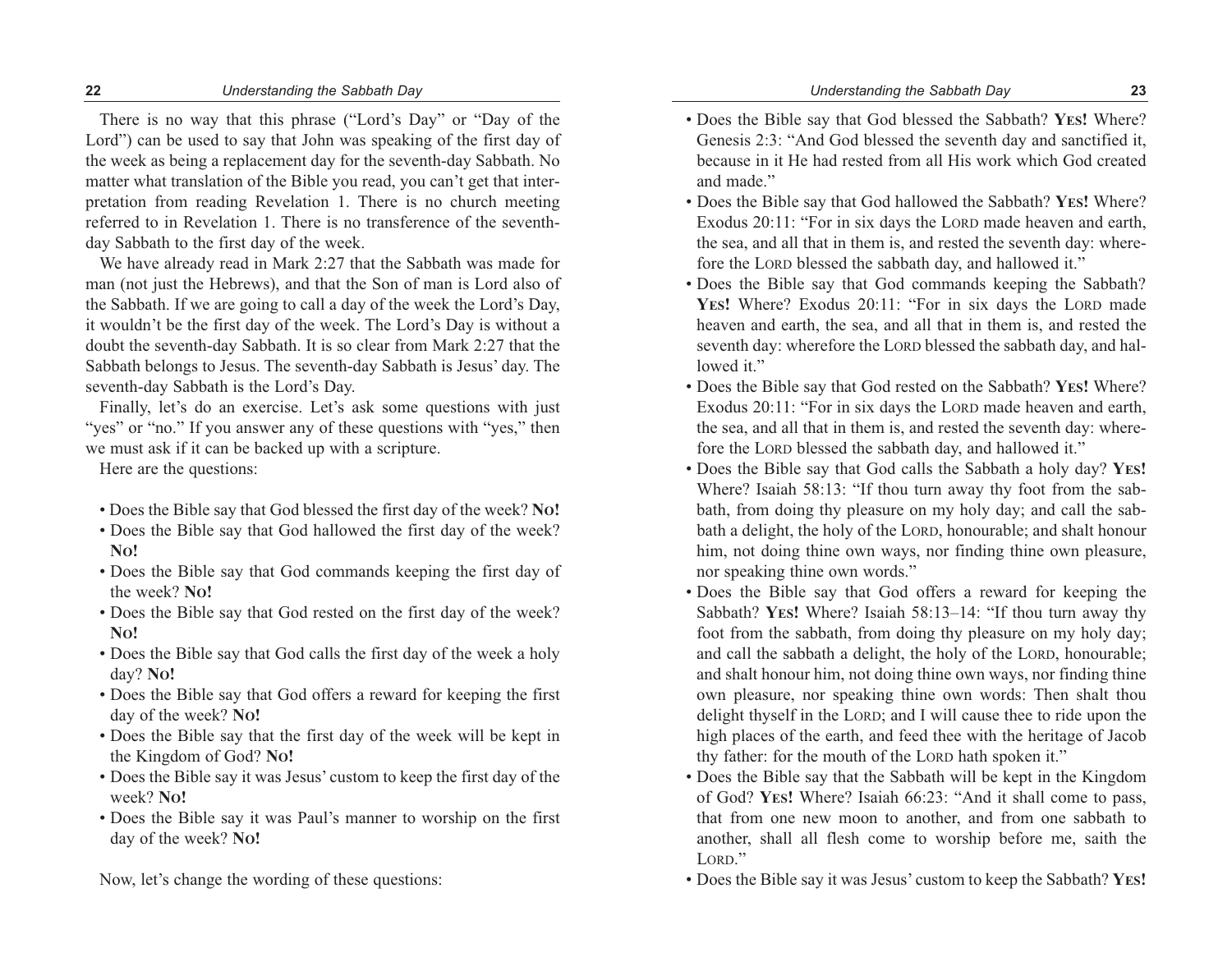Where? Luke 4:16: "And he came to Nazareth, where he had been brought up: and, as his custom was, he went into the synagogue on the sabbath day, and stood up for to read."

• Does the Bible say it was Paul's manner to worship on the Sabbath? **YES!** Where? Acts 17:2: "And Paul, as his manner was, went in unto them, and three sabbath days reasoned with them out of the scriptures." Acts 16:13: "And on the sabbath we went out of the city by a river side, where prayer was wont to be made; and we sat down, and spake unto the women which resorted thither."

## **Part 3**

# **Did the Law Exist Before Moses?**

 $\prod$ **T** t's not uncommon for people to ask, "Why would anyone want to keep the Ten Commandments?" They say, "After all, this Decalogue was given to Moses *for the nation of Israel*. These Commandments are *for the Jews*, but they certainly aren't for Christians in the 21st century."

Is this true? Did God give the Ten Commandments only to the Hebrews? Or is it just possible that these laws were made for all people of all times?

We can answer these questions by finding out whether or not the Ten Commandments were kept before Moses. Because, if we find these laws being kept by people before Moses was born, then that clearly shows that these commandments weren't JUST for the Jews, but are instead for all people of all time. We're going to look at that right now. We're going to answer the question—Did God's law exist before Moses?

Most Christians are aware of Romans 5:12, which says, "Wherefore, as by one man…sin entered into the world, and death by sin; and so death passed upon all men, for that all have sinned."

And most are familiar with verse 14: "Death reigned from Adam to Moses."

Wait! We have to stop right there. These verses tell us that sin existed in the Garden of Eden. Sin? At this point, we have to define sin. How do we determine what sin is? What is sin?

According to 1 John 3:4, "Sin is transgression of the law!" Then there was LAW during the time of Adam? What law? Was it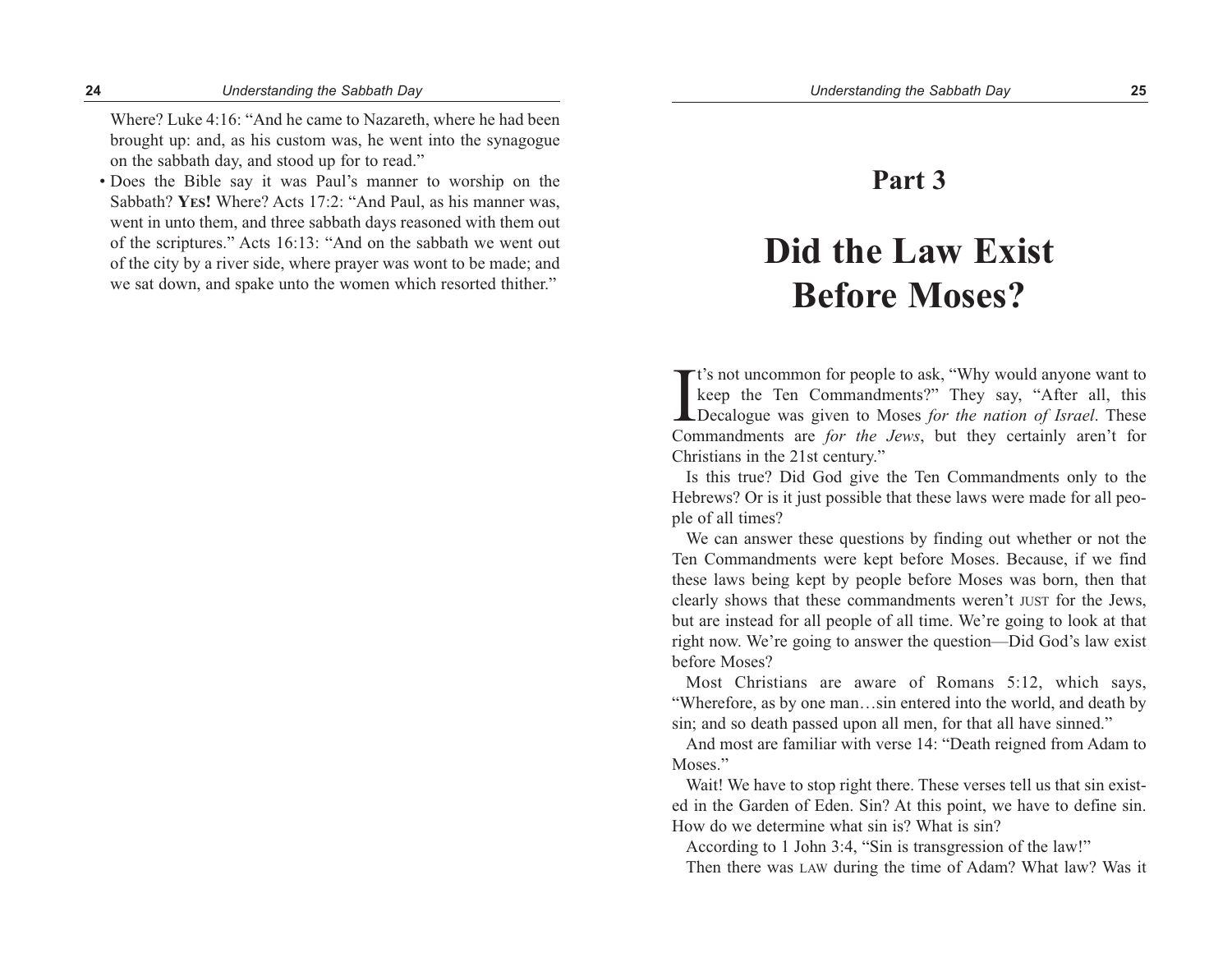man's law? No. Adam and Eve hadn't been around long enough to start setting up any laws. And why would they need to set up laws for a husband and wife living in such a beautiful garden? The fact of the matter is that God's law existed during the time Adam and Eve lived in the Garden of Eden! It says so in Romans. God had laws in place long before Moses was born.

Further, when Paul again talks about sin, he says in Romans 7:7, "What shall we say then? Is the law sin? God forbid. Nay, I had not known sin, but by the law: for I had not known lust, except the law had said, Thou shalt not covet."

Paul is clearly saying that he wouldn't know he was guilty of lusting if it weren't for the commandment that says, "You shall not covet."

How could Adam and Eve sin in the Garden of Eden unless there was some law to define what sin is? When they disobeyed God (their Father) by lusting, they were breaking the commandment that says, "You shall not covet." They were also breaking the commandment not to steal. And they were breaking the commandment about honoring their Father. In Luke 3:38, Adam is called a son of God. Yes, God was indeed his Father.

And it shouldn't surprise us that the commandments about coveting, stealing, and dishonoring were in existence in the Garden of Eden, should it? After all, we know that God created the seventh-day Sabbath in the first week of Creation. This is the Fourth Commandment.

So here we have clear evidence that at least four commandments existed in the earliest days of humanity's existence! Now, let's see if we can find other examples of where people were expected to follow the Ten Commandments long before Moses.

When we examine the situation with Cain and Abel, we find out that Cain was guilty of sin. Let's read in Genesis 4:8–11:

And Cain talked with Abel his brother: and it came to pass, when they were in the field, that Cain rose up against Abel his brother, and slew him. And the LORD said unto Cain, Where is Abel thy brother? And he said, I know not: Am I my brother's keeper? And he said, What hast thou done? the voice of thy brother's blood crieth unto me from the ground.

And now art thou cursed from the earth, which hath opened her mouth to receive thy brother's blood from thy hand.

God did NOT try to excuse Cain's behavior by saying, "There is not yet a law against killing your brother." God didn't say, "Well, you didn't know better because people won't know about the law of murder till later on when there's going to be a guy named Moses." No, God made it very clear that what Cain did was wrong. Cain violated the commandment against murder. And how did Cain know that murder was wrong? Again, the Law tells us not to murder. The Commandments were in existence in the earliest days of mankind long before Moses.

Let's now talk about Abraham's father. His name was Terah. We talk about how Abraham was a righteous man who had great faith. His father wasn't that way. His father worshipped idols! We read about that in Joshua 24:2:

"And Joshua said unto the people, Thus saith the Eternal God of Israel, Your fathers dwelt on the other side of the flood in old time, even Terah, the father of Abraham, and the father of Nachor: and they served other gods."

Joshua was relating a sin that was being practiced BEFORE Moses and also BEFORE Abraham—the sin of worshipping false gods. This is another violation of the Ten Commandments.

We also find that adultery was a sin long before Moses.

We have the unfortunate situation where Joseph is a slave in Egypt. He had been sold by his own brothers! He eventually ended up being owned by a man named Potiphar. In Genesis 39:7–9 we read, "And it came to pass after these things, that his master's wife cast her eyes upon Joseph; and she said, Lie with me. But he refused…," and went on to say, "How then can I do this great wickedness, and sin against God?"

Sin against whom? Did Joseph say he didn't want to sin against his master, Potiphar? No. He says he doesn't want to sin against God! Joseph knew that God forbade adultery. Joseph knew about the commandment against adultery. Once again, this was long before Moses.

Do you want more examples? OK. Let's continue. Let's talk about stealing. Let's read Genesis 30:33, where Jacob and his father-in-law Laban are attempting to keep peace among all their family members.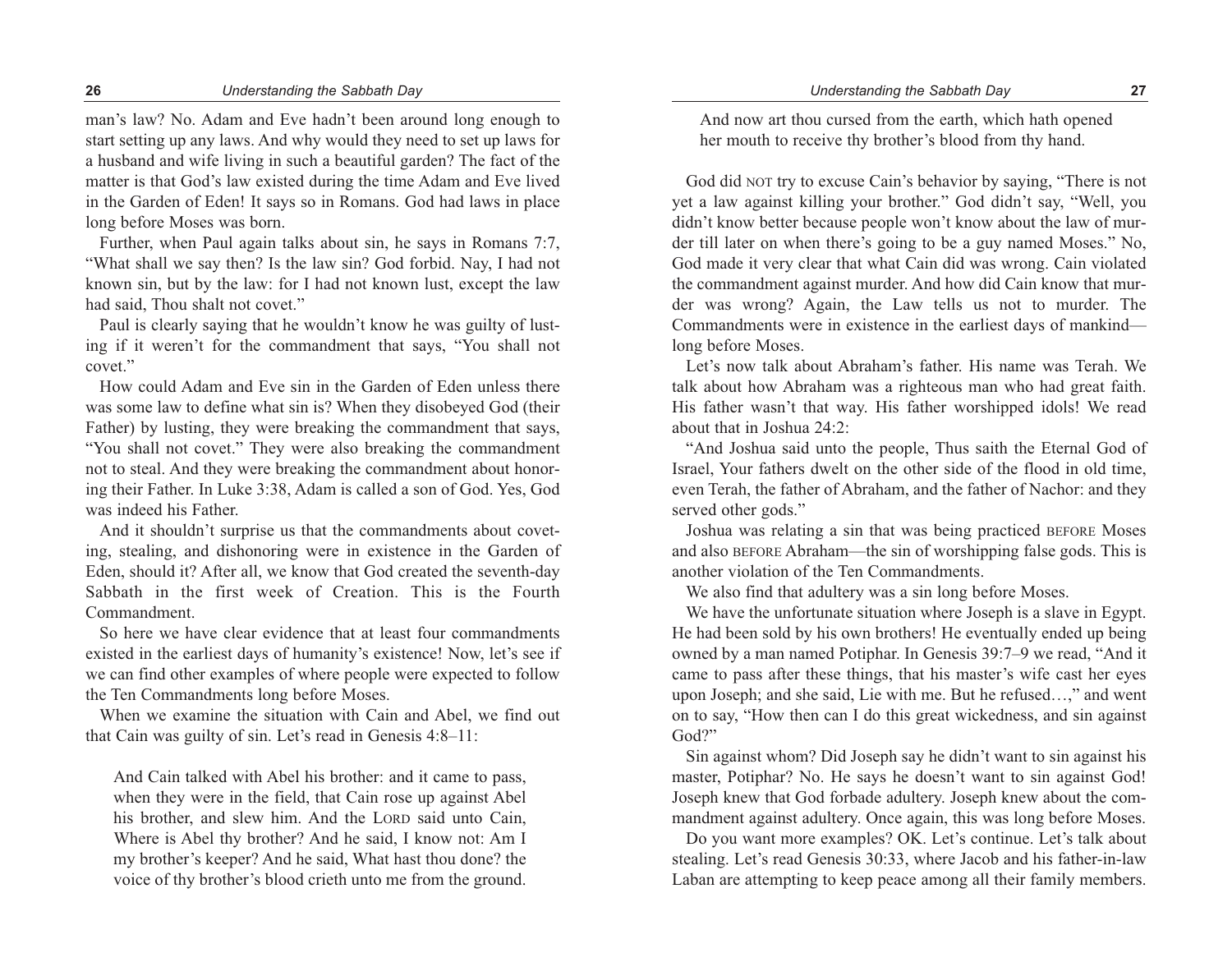When talking about their animals:

"Every one that is not speckled and spotted among the goats, and brown among the sheep, that shall be counted stolen with me."

This verse is talking about stealing. Here we see that, hundreds of years before Moses, these people knew that stealing was a sin.

So you can see from these examples that God's Law, His Great Commandments, existed long before Moses. These laws are eternal. They're not some temporary rules for a certain racial group in the Middle East. These laws are for all people and for all times.

We read in Acts 13:42–44 that Gentiles asked Paul to preach to them ON THE SABBATH DAY—this special day that's talked about in the Ten Commandments.

Notice that Jesus expects those who want eternal life to keep all Ten Commandments.

Matthew 19:17: "And he said unto him, Why callest thou me good? there is none good but one, that is, God: but if thou wilt enter into life, keep the commandments."

Revelation 22:14: "Blessed are they that do his commandments, that they may have right to the tree of life, and may enter in through the gates into the city."

James 2:10–12: "For whosoever shall keep the whole law, and yet offend in one point, he is guilty of all. For he that said, Do not commit adultery, said also, Do not kill. Now if thou commit no adultery, yet if thou kill, thou art become a transgressor of the law. So speak ye, and so do, as they that shall be judged by the law of liberty."

Jesus is the Person in the Godhead who wrote the Ten Commandments. According to John 1 and Hebrews 1, he is our Creator. First Corinthians 10:4 tells us that he was the Rock that followed the Israelites in the wilderness:

"And did all drink the same spiritual drink: for they drank of that spiritual Rock that followed them: and that Rock was Christ."

This, then, makes Jesus the Creator of the Sabbath Day and (as we see in Mark 2:28) He is Lord of the Sabbath.

Hebrews 13:8 tells us that "Jesus Christ the same yesterday, and to day, and for ever."

In Malachi 3:6, God says, "For I am the LORD, I change not; therefore ye sons of Jacob are not consumed.

These Commandments that we're talking about are full of love.

They were created in love by a God of love. His desire is for us to be happy. And He knows that our keeping His Commandments brings us happiness. Conversely, breaking His Commandments brings us misery. Just think how much better off the world would be if mankind kept these wonderful Commandments of love.

Finally, we have a message on the 613 laws of the Torah. Which ones do we still keep? Which ones can no longer be kept because there is no longer a Tabernacle or a Temple? This message is free on our website (cgi.org).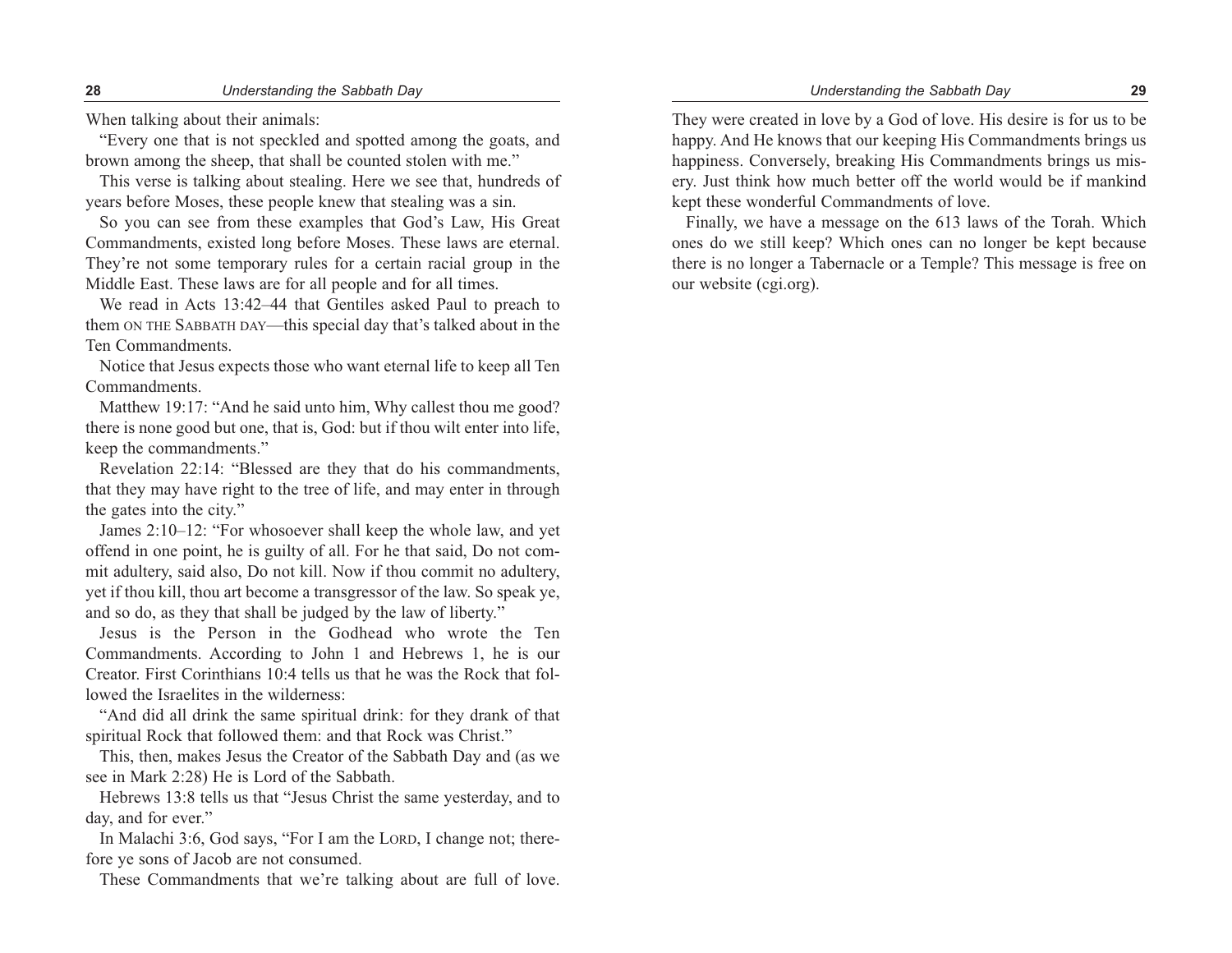### **Part 4**

# **Were the Ten Commandments Abolished At Calvary?**

Were the Ten Commandments done away with by the cruci-<br>fixion of Jesus? Many churches say this is so. They say the<br>Ten Commandments were nailed to the cross.<br>It's important that we understand whether or not this statement fixion of Jesus? Many churches say this is so. They say the Ten Commandments were nailed to the cross.

It's important that we understand whether or not this statement about nailing the Commandments to the cross is true. Do the Ten Commandments have any relevance for Christians today? Has the Decalogue been done away with?

Let's begin our study by reading the Scripture about nailing things to the cross. Let's turn to Colossians 2:13–14:

And you, being dead in your sins and the uncircumcision of your flesh, hath he quickened together with him, having forgiven you all trespasses; Blotting out the *handwriting of ordinances* that was against us, which was contrary to us, and took it out of the way, *nailing it to his cross*.

Now let's really understand what Paul is saying when he talks about nailing things to the cross. I'm sure we can agree that there were indeed certain things nailed to the cross.

First, Jesus was nailed to the cross. No problem there.

Second, we see in the Gospels that some *signs* were nailed to the cross. We find these signs mentioned in all four of the Gospels. These signs seemed to be in different languages and the gist of them was, "This is Jesus Christ, the king of the Jews." Again, no problem there. We're probably in agreement on this one that there were signs nailed to the cross.

And third, Colossians 2:13–14, which we just read, says there was

something else that was nailed to the cross.

Now, did Paul say that the Ten Commandments were nailed to the cross? Absolutely not! Did someone during the time of the crucifixion take a parchment with the Ten Commandments written on it and then nail it to the cross along with Jesus? Absolutely not! If Paul were talking about the Law, he would have used the Greek word *nomos*. But the word *nomos* is not found anywhere in the entire chapter of Colossians 2. Here are the three words Paul wrote that got translated into "handwriting of ordinances."

*Cheirographon* = handwriting *Tois* = in the *Dogmasin* = decrees

Again, the word *nomos* is not here. Then what's Paul talking about when he uses the phrase *cheirographon tois dogmasin*?

He is saying that the handwriting of ordinances *against us* was nailed to the cross. Again, the "handwriting of ordinances against us" is NOT the Ten Commandments. Nowhere in the Old Testament or New Testament is there some formula that tells us that a definition of the Ten Commandments is some handwriting of ordinance against us. That's because the Ten Commandments are NOT synonymous with *cheirographon tois dogmasin*, which is a handwriting of ordinances against us. They are NOT the same thing.

Then what is the handwriting of ordinances? The answer: It is our a note of guilt. It is a list of our sins. It's all the evil that we have committed. It's the certificate of our debt. Once a person accepts Jesus and agrees to follow His example in his or her daily life, this note of guilt—that summary of sins and certificate of debt—is now nailed to the cross; that is, it is gone. Completely!

Isn't that beautiful? Once you accept Christ, it doesn't nullify God's holy Law called the Ten Commandments. Once you accept Christ, you are forgiven of all the horrible things that you've done. Psalm 103:12 tells us that, at that point, your sins become as far from God as east is from the west.

"As far as the east is from the west, so far hath he removed our transgressions from us."

East and west can't touch. Your sins are so far removed from you and God that they are totally out of His sight and it's as though they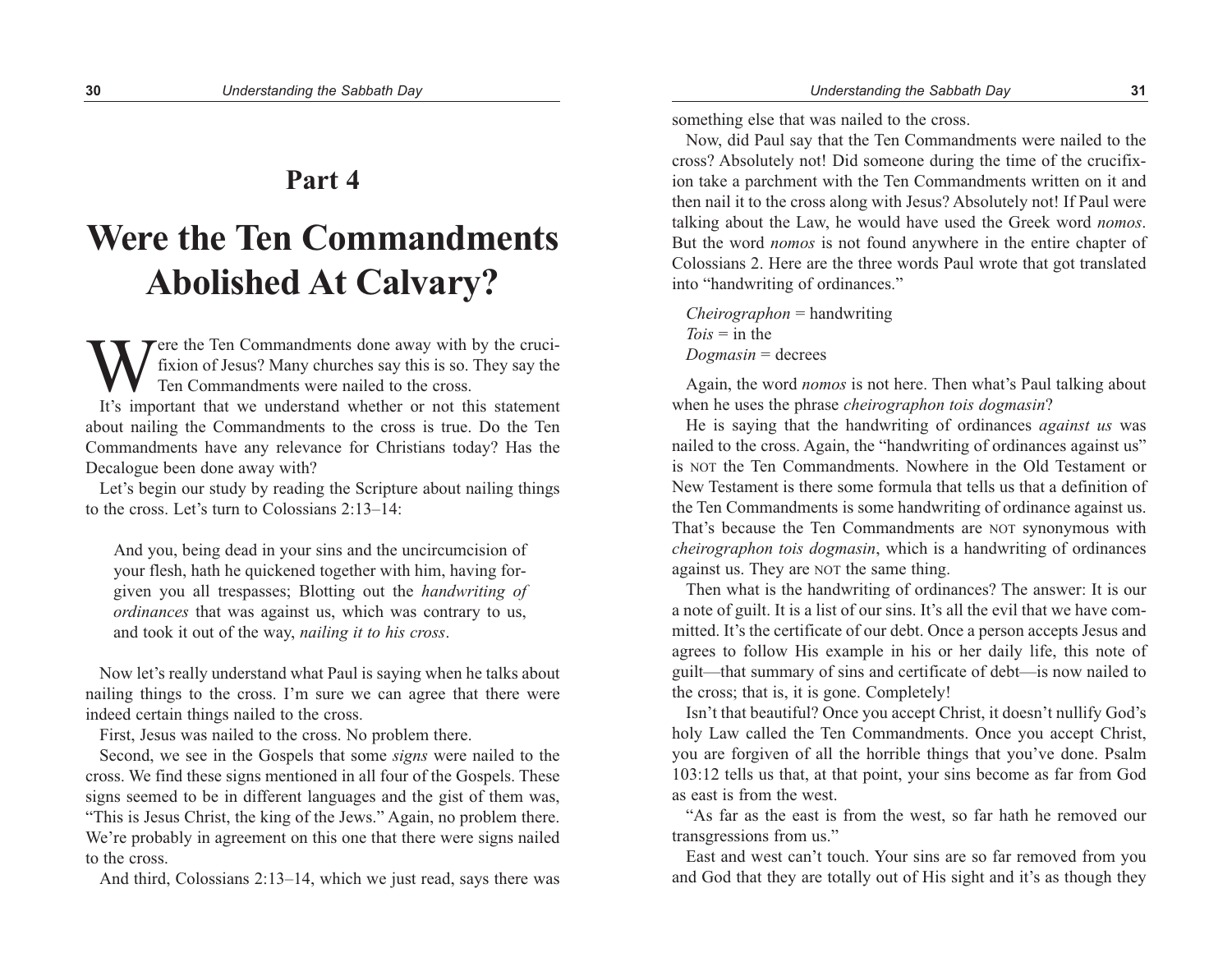never existed.

That's the beauty of Colossians 2:14. There is no ugliness in Colossians 2:14 that does away with God's wonderful Ten Commandments that we should love. Once we accept Christ, this does not mean that we can (or even want to) disregard God's Law.

The apostles never preached doing away with this *nomos*. If they did, they would be anti*nomian*. But, quite the opposite, the apostles kept the Law. And we're going to see some examples of that. Before we do that, let's set the stage by examining the teachings of Jesus. Let's Read Matthew 19:16–17:

And, behold, one came and said unto him, Good Master, What good thing shall I do, that I may have eternal life? And he said unto him, Why callest thou me good? there is none good but one, that is, God: but if thou wilt enter into life, keep the commandments.

Now here's where so many Christians jump the track. Here's where they say, "This Scripture simply means that Jesus wants us to obey His commands about loving each other and forgiving each other."

Really? Notice that Jesus actually gave some examples of the commandments he told the man to obey! Notice in verses 18 and 19 the inquiring person asked Jesus *which* Commandments and Jesus replied by mentioning things like not murdering, not committing adultery, not stealing, not bearing false witness, and honoring your father and mother.

What commandments are these that Jesus is speaking of? Where do these commandments come from? They come from the Ten Commandments! The Commandments we find in Exodus 20!

Notice that Jesus did NOT say, "Keep these commandments for the time being until I am crucified and resurrected." No. He put no time limit on them.

At this point, the skeptic is going to say, "Ah ha! Jesus never said to keep the seventh-day Sabbath in this scripture!" That's correct. But He also didn't mention coveting or using God's name in vain or bowing down before graven images. Does the Christian who makes this argument mean that we can now covet and use God's name in vain and bow down before graven images because Jesus didn't mention

them in this passage. Of course not. They know better than to advocate these things.

Jesus'list in this passage was never meant to be comprehensive. He was simply giving *examples* of the Decalogue so that the inquiring young man would know which commandments Jesus said we should follow if we would have eternal life.

In Matthew 19:18, we read about Jesus quoting the Ten Commandments by saying, "Thou shalt do no murder." But then He goes further by saying that you are guilty of murder not only when you do it. He says you are also guilty with you think it.

Matthew 5:21–22: "Ye have heard that it was said by them of old time, Thou shalt not kill; and whosoever shall kill shall be in danger of the judgment: but I say unto you, that whosoever shall be angry with his brother without a cause shall be in danger of the judgment."

You may attempt to twist Scripture as much as you'd like, but *you can't escape the fact that Jesus kept the Ten Commandments and He told others to keep them!*

Does Jesus want us to love Him and our neighbor? Yes. And one of the best ways to show love for God is to obey the Ten Commandments, which are all about loving God and our neighbor. When we obey the first four Commandments, we are showing love for God. When we obey the last six Commandments, we are showing love for our neighbor.

Do you want more? Okay. Let's turn to Luke 12:15:

"And he said unto them, Take heed, and beware of *covetousness:* for a man's life consisteth not in the abundance of the things which he possesseth."

Here Jesus is preaching against breaking the Tenth Commandment, which condemns covetousness.

And it shouldn't surprise us that Jesus preached the Ten Commandments. Isaiah 42 is a wonderful promise of God sending a Messiah to bring peace to the earth. This prophecy goes into detail about all the things the Messiah—Jesus—will do when He rules as King of Kings and Lord of Lords. Notice verse 21:

"The LORD is well pleased for his righteousness'sake; he will magnify the law, and make it honourable."

Does Isaiah 42:21 say that Jesus would do away with God's Law. No. It says He will magnify it. Jesus magnified the Law by setting a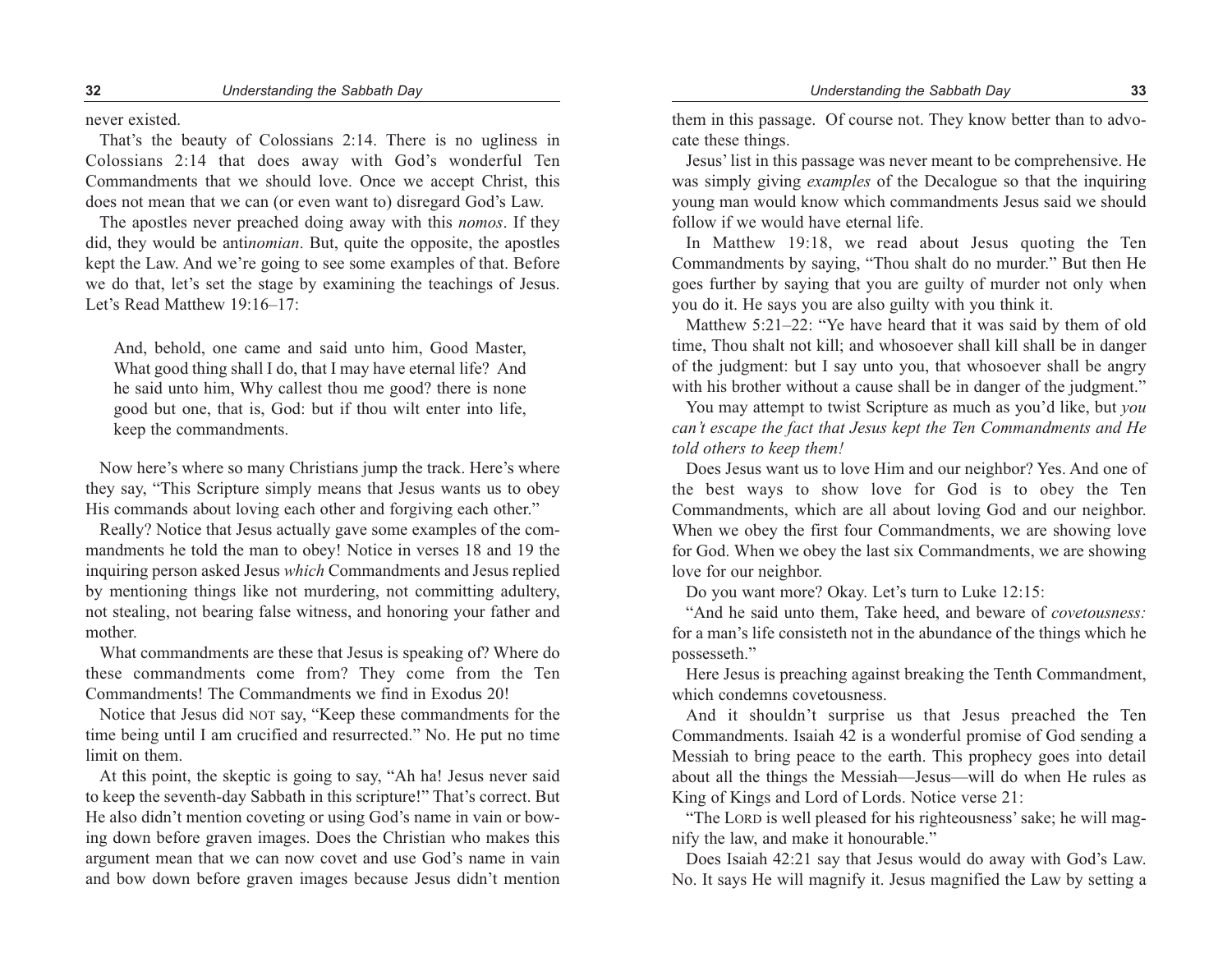perfect example of how to keep it. He magnified it by preaching it. He magnified it by expounding on it.

What about the apostle Paul? Paul was sent to the Gentiles. Did he say to the Gentiles, "We preach obedience to God's Law to the converted Jews, but to you Gentiles we preach it is done away with"? Did he say that? No. In Ephesians 4:4–6, Paul makes it clear that there weren't different rules for different races and nationalities. He says that there is one body, one spirit, one Lord, one God, one faith, and one baptism. Notice what Paul wrote to the church in Ephesus. And remember that Ephesus was a Gentile church. Let's read Ephesians 6 starting in verse 1:

"Children, obey your parents in the Lord: for this is right. Honour thy father and mother; which is the first commandment with promise; That it may be well with thee, and thou mayest live long on the earth."

And where did Paul get this commandment about honoring parents? Paul is clearly pointing his readers to the Ten Commandments that we find in Exodus 20.

Paul also points to the Ten Commandments in Romans 13:8–10:

"Owe no man any thing, but to love one another: for he that loveth another hath fulfilled the law."

Does Paul then conclude by saying, "Just love one another and you have fulfilled the Law and you no longer have to obey the Ten Commandments? No. He says in verse 9:

"For this, Thou shalt not commit adultery, Thou shalt not kill, Thou shalt not steal, Thou shalt not bear false witness, Thou shalt not covet; and if there be any other commandment, it is briefly comprehended in this saying, namely, Thou shalt love thy neighbour as thyself."

Like Jesus, Paul points his readers to the Decalogue and encourages them to obey what is written in Exodus 20.

Is this enough information to convince you? No? Here's more. Let's turn to Romans 7:7.

Paul writes, "I had not known sin, but by the law: for I had not known lust, except the law had said, 'Thou shalt not covet.'"

Paul is clear that, if you want to know what sin is, you must understand the Law. Once you know the Ten Commandments, then you know what sin is so you can avoid sinning by keeping that Law.

It's very clearly stated in 1 John 3:4 that "sin is the breaking of the

Law."

Notice that 1 John 3:4 does not say that sin is doing something that doesn't seem quite right. Or that sin is doing something that your pastor says you shouldn't do. No. Sin is the breaking of God's Law.

Do you need more examples? Fine. Let's look at I Corinthians 10:7: "Neither be ye idolaters, as were some of them…."

Again, Paul is writing to a Gentile church in the city of Corinth. And he's pointing them to the Ten Commandments of Exodus 20 when he condemns idolatry.

And, yes, the Fourth Commandment is clearly mentioned by Paul. We read in Hebrews 4:9:

"There remaineth therefore a rest to the people of God."

When the King James scholars translated this verse, they didn't do justice to the word "rest." The Greek word for this scripture was *sabbatismos*. In other words, "Sabbath-keeping." The original Greek word was NOT *katapausis*, which simply means "rest."

Many other translations do better than the King James Version on this verse. Here are a few examples:

ASV: "There remaineth therefore a sabbath rest for the people of God."

CEB: "So you see that a sabbath rest is left open for God's people." CJB: "So there remains a Shabbath-keeping for God's people."

DLNT: "Therefore a Sabbath-rest remains for the people of God."

HCSV: "Therefore, a Sabbath rest remains for God's people."

ESV: "So then, there remains a Sabbath rest for the people of God."

Again, Jesus preached the Law. The apostles preached the Law after Jesus' crucifixion. And here are some final scriptures to ponder:

1 Peter 2:21: "For even hereunto were ye called: because Christ also suffered for us, leaving us an example, that ye should follow his steps."

1 John 2:6: "He that saith he abideth in him ought himself also so to walk, even as he walked."

Acts 17:2: "And Paul, as his manner was, went in unto them, and three sabbath days reasoned with them out of the scriptures."

Acts 13:42–44: "And when the Jews were gone out of the synagogue, the Gentiles besought that these words might be preached to them the next sabbath. Now when the congregation was broken up,